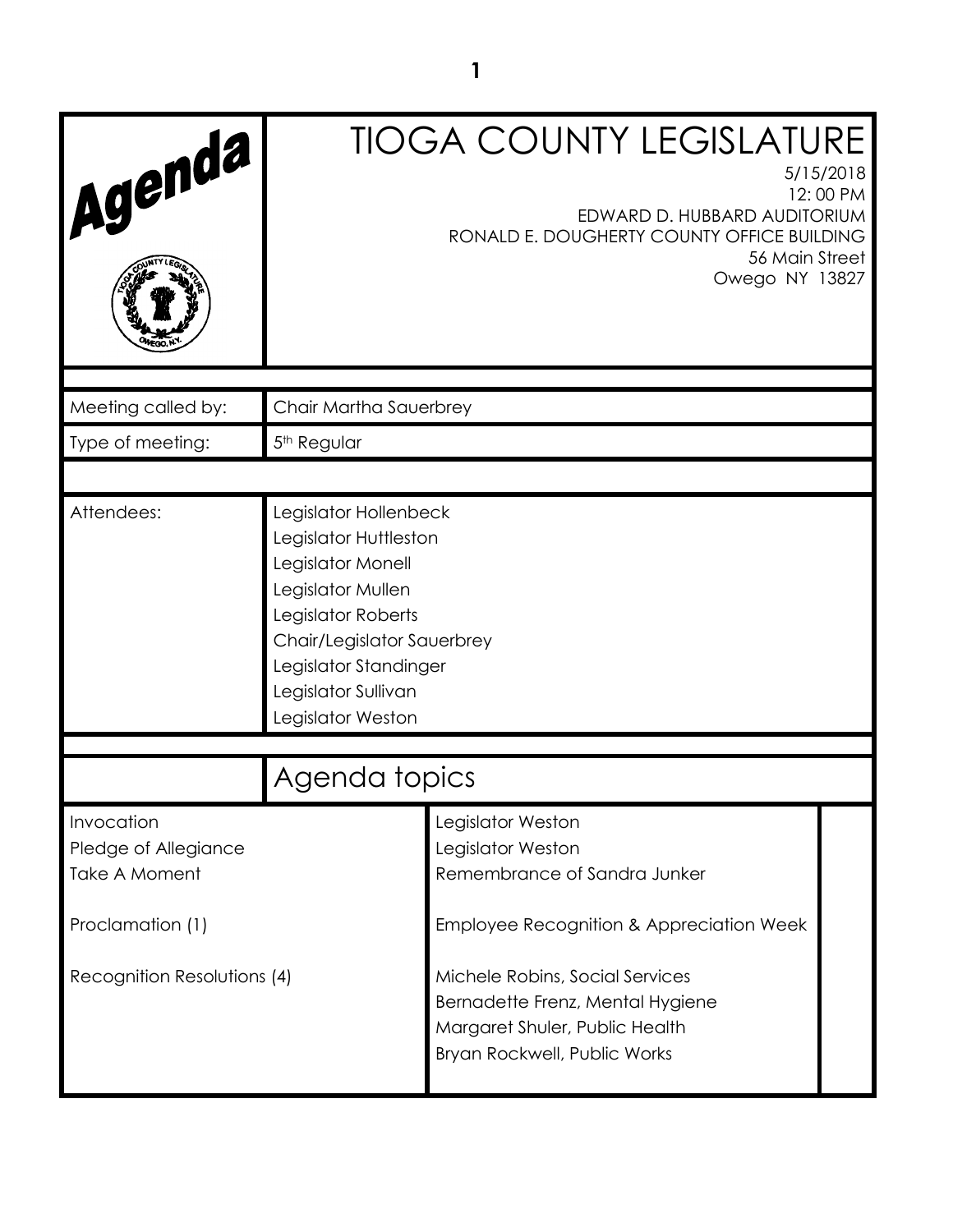| Proclamations (6)                                                                                                   |                                                                                                                                                                                                                                                                                                                                                                                                                                                                                                                                                                                                                                                                                                                                                                                                                                                                                                                                                                                                                                                                                                                                                                                                                                                                                                                                                                                                           | American Stroke Month<br><b>Think Differently</b><br>PTSD Awareness Month in Tioga County<br><b>Foster Care Recognition Month</b><br>Elder Abuse Prevention Month |  |
|---------------------------------------------------------------------------------------------------------------------|-----------------------------------------------------------------------------------------------------------------------------------------------------------------------------------------------------------------------------------------------------------------------------------------------------------------------------------------------------------------------------------------------------------------------------------------------------------------------------------------------------------------------------------------------------------------------------------------------------------------------------------------------------------------------------------------------------------------------------------------------------------------------------------------------------------------------------------------------------------------------------------------------------------------------------------------------------------------------------------------------------------------------------------------------------------------------------------------------------------------------------------------------------------------------------------------------------------------------------------------------------------------------------------------------------------------------------------------------------------------------------------------------------------|-------------------------------------------------------------------------------------------------------------------------------------------------------------------|--|
| Privilege of the Floor<br>Approval of Minutes<br>Petitions, Communications & Notices<br>Appointments/Reappointments |                                                                                                                                                                                                                                                                                                                                                                                                                                                                                                                                                                                                                                                                                                                                                                                                                                                                                                                                                                                                                                                                                                                                                                                                                                                                                                                                                                                                           | <b>Mental Health Awareness Month</b><br>April 10, 2018                                                                                                            |  |
| Reports Standing/Special Committees                                                                                 |                                                                                                                                                                                                                                                                                                                                                                                                                                                                                                                                                                                                                                                                                                                                                                                                                                                                                                                                                                                                                                                                                                                                                                                                                                                                                                                                                                                                           |                                                                                                                                                                   |  |
| <b>RESOLUTIONS:</b>                                                                                                 | 1. Appoint Member to the Tioga County Planning Board<br>2. Mortgage Tax Distribution<br>3. Appropriation of Funds and Amend 2018 Budget Public<br>Health<br>4. Modify 2018 Budget and Transfer Funds to Capital Officer of<br><b>Emergency Services</b><br>5. Transfer Funds/Fund Self-Insurance Plan Reserve<br>6. Approve Funding 2018 Youth Bureau Program Funding<br>7. Authorize the Submission of PTS (Police Traffic Services) Grant<br><b>Application Sheriff's Office</b><br>8. Authorize NYS DOS Local Government Efficiency Program<br>Grant Application for Countywide Information Technology<br>and Communication Services (ITCS)<br>9. Reauthorize Contract Superior Group Tioga Career Center<br>10. Authorize Execution of Cooperative Agreements between<br>the Law Department, ITCS, Sheriff, Public Health, DSS, and<br>Mental Hygiene<br>11. Amend Employee Handbook: Travel Policy and Procedures<br>12. Amend Employee Handbook: Active Shooter/Lockdown<br>Policy<br>13. Create and Fill Clerk (Seasonal) Position Public Health<br>14. Approve Funding for one (1) full time Public Health Nurse<br><b>Position Public Health</b><br>15. Abolish/Create Position and Authorize Appointment of<br>Economic Development Specialist Economic Development<br>& Planning<br>16. Create Position and Authorize Appointment of Full-Time<br>Motor Vehicle Examiner County Clerk's Office |                                                                                                                                                                   |  |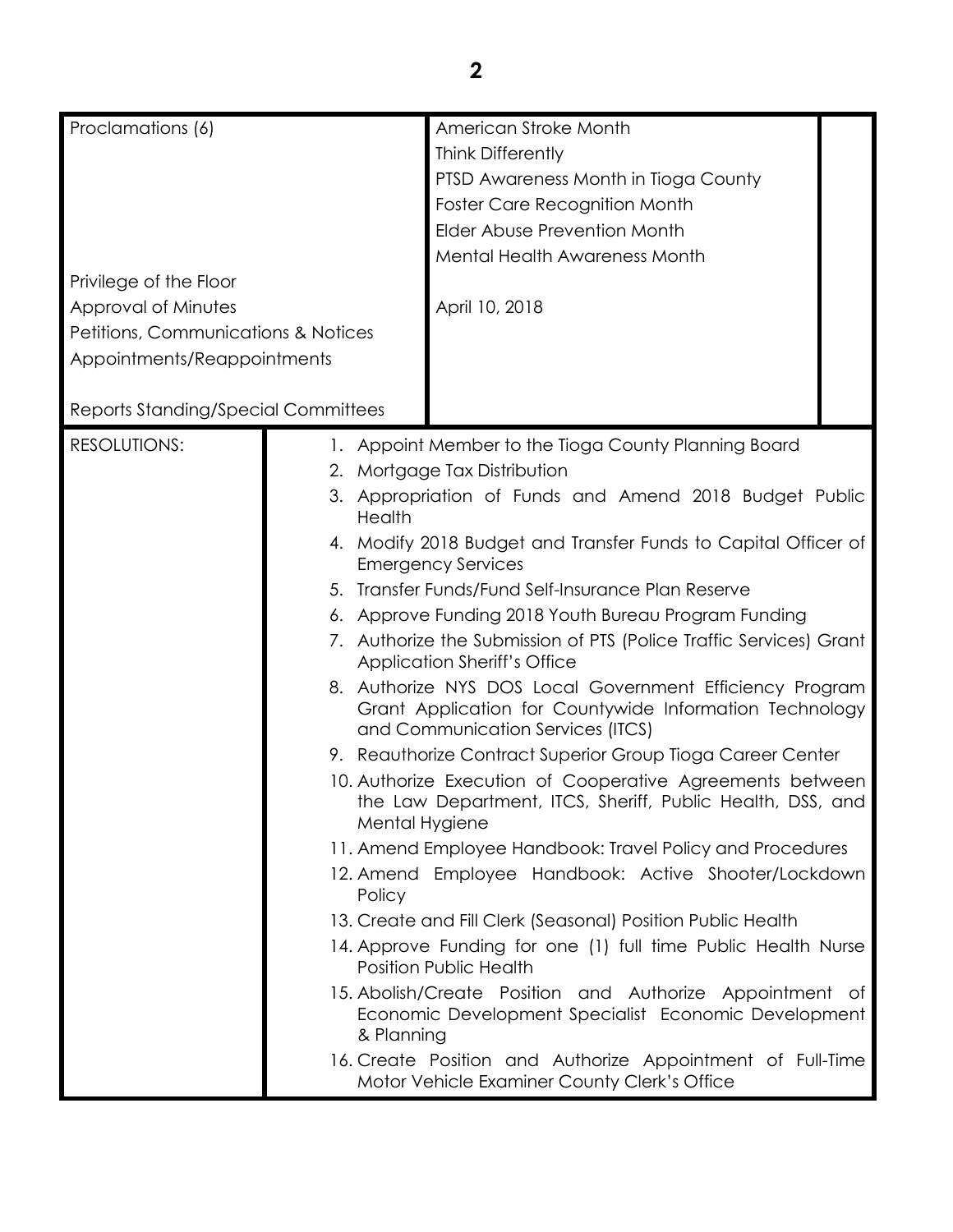| 17. Authorizing Salary Adjustment and Lump Sum Compensation   |
|---------------------------------------------------------------|
| to Brittany Woodburn                                          |
| 18. Create and Fill Highway Worker (Seasonal) Position Public |
| <b>Works</b>                                                  |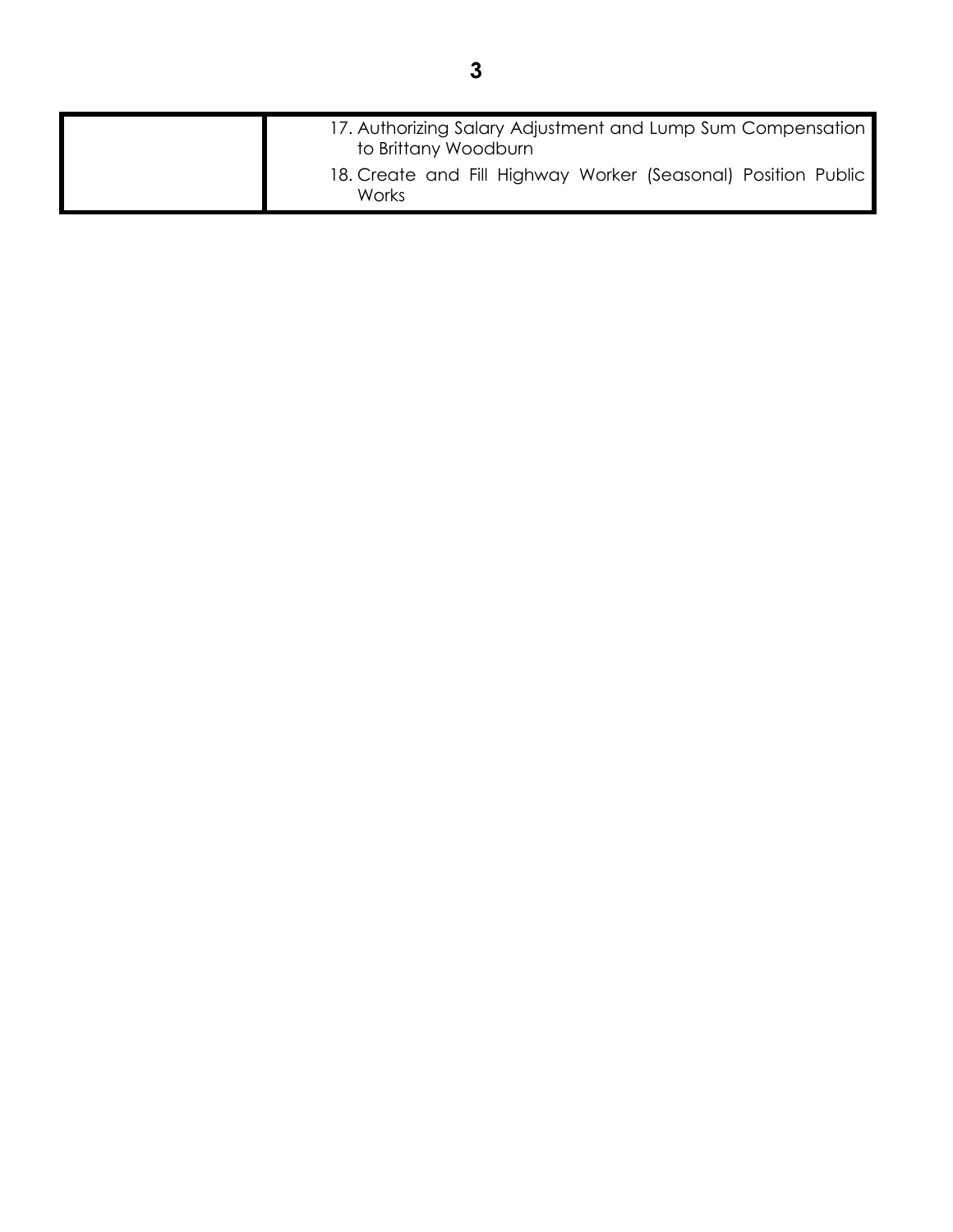#### PROCLAMATION

WHEREAS: The mission and services of Tioga County depend heavily on the tireless contributions of its dedicated employees; and

WHEREAS: The Tioga County Legislature wishes to recognize the efforts of all Tioga County employees; and

WHEREAS: The Employee Recognition Committee was created to provide a mechanism to show our appreciation for the Employees of Tioga County; and

WHEREAS: Those employees who have served for more than 25 years have shown a steadfast commitment to serving the well-being of the residents of Tioga County, and should be recognized by those whom they have served; and

WHEREAS: The Tioga County Legislature would like to especially recognize the following employees who have attained 25, 30, 35 and 40 years since last year's ceremonies:

| Name                   | Department              | Years |
|------------------------|-------------------------|-------|
| <b>Gary Howard</b>     | Sheriff's Office        | 40    |
| Diane Rockwell         | Sheriff's Office        | 35    |
| <b>Steven DuVarney</b> | <b>Sheriff's Office</b> | 30    |
| Tina Lounsbury         | Social Services         | 30    |
| Doreen Stoughton       | County Clerk            | 30    |
| <b>Bryan Rockwell</b>  | Public Works            | 30    |
| Katherine Garrison     | Social Services         | 25    |
| Gail Perdue            | Social Services         | 25    |
| John Feltey            | Public Works            | 25    |
| Wayne Moulton          | Sheriff's Office        | 25    |
| Robert Blaasch         | <b>Sheriff's Office</b> | 25    |

NOW THEREFORE, THE TIOGA COUNTY LEGISLATURE does hereby proclaim and designate the week of May 14-18, 2018 as

#### EMPLOYEE RECOGNITION AND APPRECIATION WEEK

In the County of Tioga, New York, and call upon our citizens to join in recognizing these dedicated employees.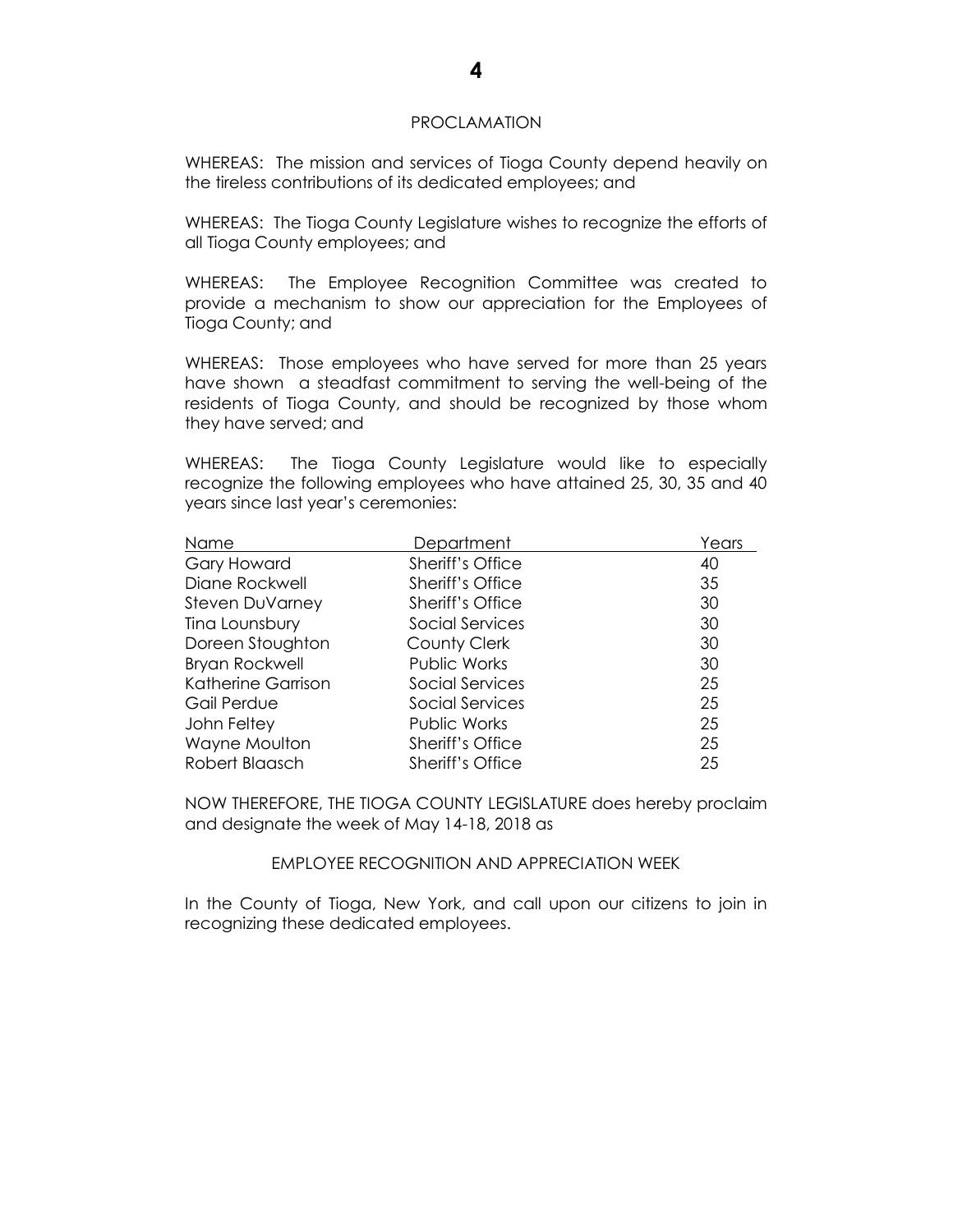# RESOLUTION NO. -18 RECOGNIZE MICHELE I. ROBINS 34 YEARS OF DEDICATED SERVICE DEPARTMENT OF SOCIAL SERVICES

WHEREAS: Michele I. Robins began her career with the Tioga County Department of Social Services as a Clerk Typist in February 1984. In November 1987, Michele was promoted to Account Clerk Typist, and in March 2005 met the qualifications to be promoted to Social Welfare Examiner in the SNAP/Medicaid Unit; and

WHEREAS: Michele I. Robins has been a dedicated and loyal employee in the performance of her duties; and

WHEREAS: Michele I. Robins has shown the highest levels of reliability, trust, loyalty and competence in the performance of her duties; and

WHEREAS: Michele I. Robins will retire on May 26, 2018; now therefore be it

RESOLVED:That the Tioga County Legislature, on its own behalf, as well as on behalf of the citizens of Tioga County, express sincere gratitude to Michele I. Robins for her thirty-four years of dedicated and loyal service to the Tioga County Department of Social Services and its most vulnerable citizens; and be it further

RESOLVED: That this resolution be spread upon the minutes of this meeting and a certified copy be presented to this loyal, dedicated and outstanding employee, Michele I. Robins.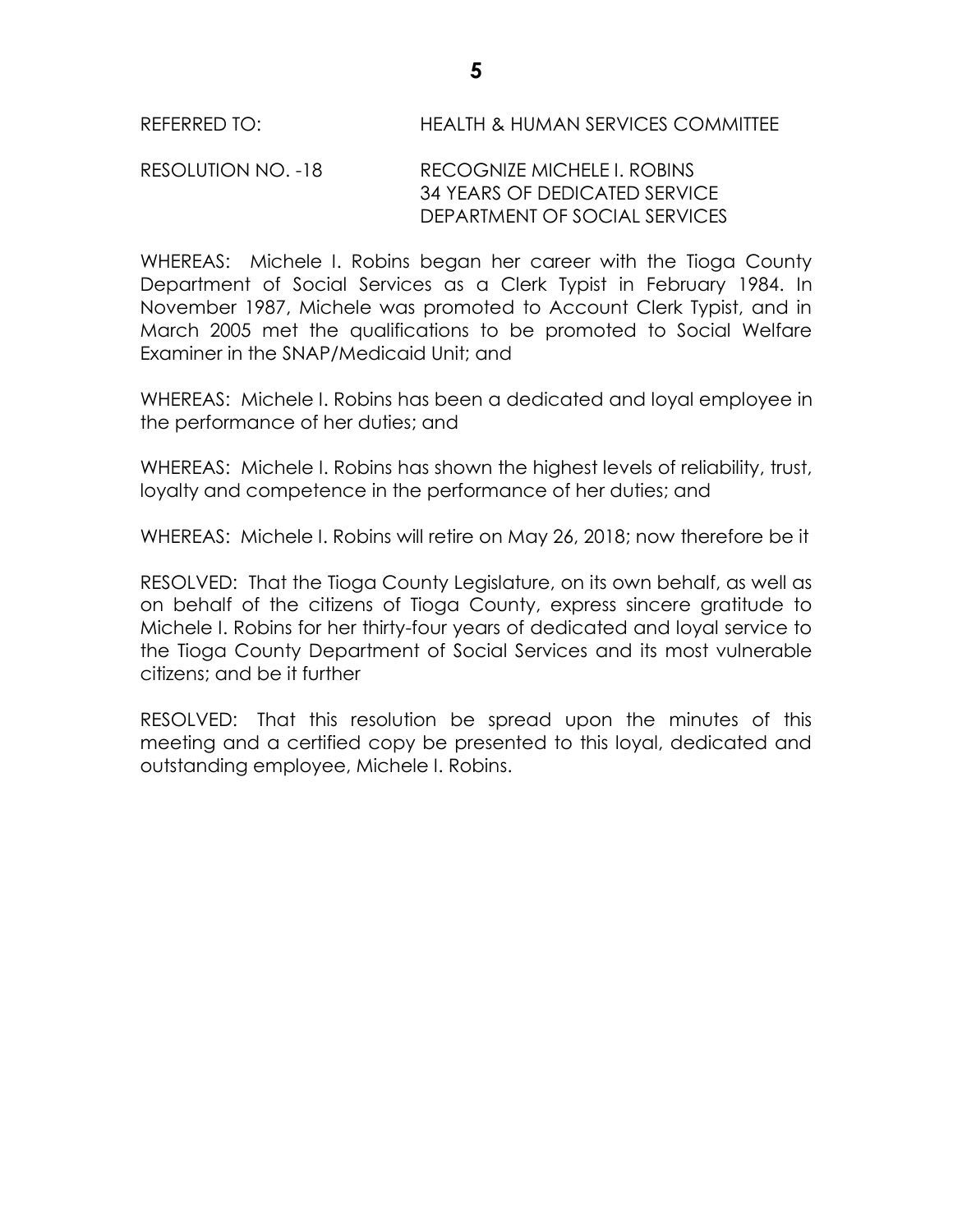REFERRED TO HEALTH & HUMAN SERVICES COMMITTEE

RESOLUTION NO. –18 RECOGNITION OF BERNADETTE A. FRENZ'S 30 YEARS OF DEDICATED SERVICE TO THE TIOGA COUNTY DEPARTMENT OF MENTAL HYGIENE

WHEREAS: Bernadette A. Frenz was hired as a Clinical Social Worker on August 22, 1988 and was appointed to the position of Clinical Social Worker on June 30, 1992, and promoted to Senior Clinical Social Worker in 1995, a position which was reclassified to Supervising Clinical Social Worker in 2004 with Tioga County Department of Mental Hygiene; the position she still holds; and

WHEREAS: Bernadette A. Frenz has been extremely dedicated, loyal and professional in the performance of her duties and responsibilities during the past 30 years to the Mental Hygiene Department. She has earned the respect of her director, colleagues and peers throughout Tioga County; and

WHEREAS: Mrs. Frenz will retire on June 7, 2018; therefore be it

RESOLVED: That the Tioga County Legislature, on its own behalf, as well as on behalf of the citizens of Tioga County, express sincere gratitude to Bernadette A. Frenz for her 30 years of dedicated and loyal service to the residents of Tioga County; and be it further

RESOLVED: That this resolution be spread upon the minutes of this meeting and a certified copy be presented to this outstanding employee, Bernadette A. Frenz.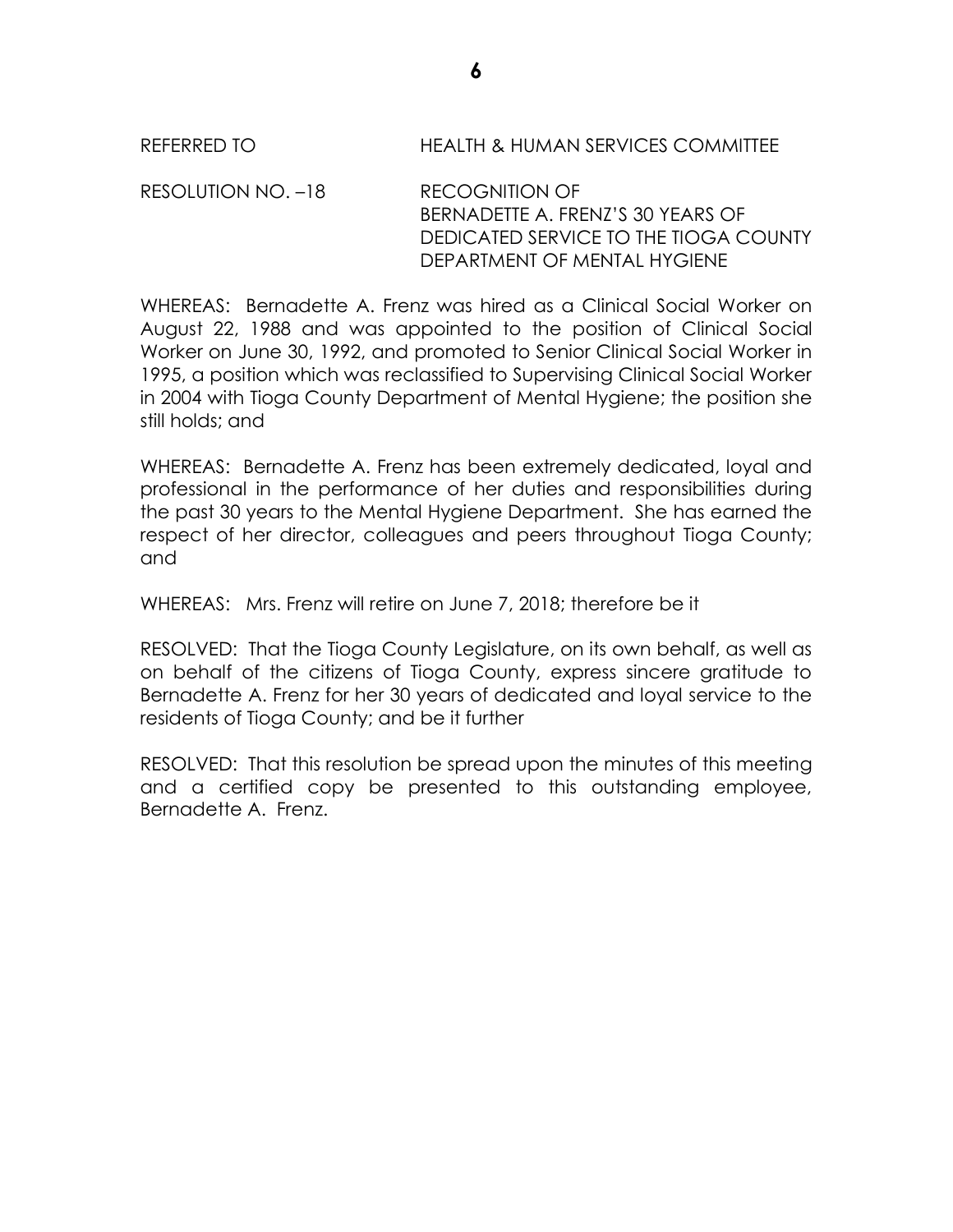RESOLUTION NO. -18 RECOGNITION OF MARGARET SHULER'S 34 YEARS OF DEDICATED SERVICE TO TIOGA COUNTY PUBLIC HEALTH

WHEREAS: Margaret Shuler was appointed to the position of Public Health Nurse on October 31, 1983, in the Tioga County Public Health Department; the position she still holds; and

WHEREAS: In 2009 Margaret was honored as the Public Health Team Member of the Second Quarter by her peers in Public Health; and

WHEREAS: In 2009, Margaret was named Tioga County Employee of the Quarter, as well as Tioga County Employee of the Year; and

WHEREAS: In 2009, Margaret was included in the New York State 'Public Health Works!' Honor Roll, which is a significant recognition from the New York State Department of Health; and

WHEREAS: Margaret has worked tirelessly for the benefit of the citizens of this county, particularly in the areas of maternal child health and the importance of infant and adult immunizations; and

WHEREAS: Margaret Shuler has been extremely dedicated, loyal and professional in the performance of her duties and responsibilities during her 34 years in the Public Health Department. She has earned the respect of her colleagues and peers throughout Tioga County, as well as within the New York State Department of Health; and

WHEREAS: Mrs. Shuler will retire on May 26, 2018; therefore be it

RESOLVED: That the Tioga County Legislature, on its own behalf, as well as on behalf of the citizens of Tioga County, express sincere gratitude to Margaret Shuler for her over 34 years of dedicated and loyal service to the residents of Tioga County; and be it further

RESOLVED: That this resolution be spread upon the minutes of this meeting and a certified copy be presented to this outstanding employee, Margaret Shuler.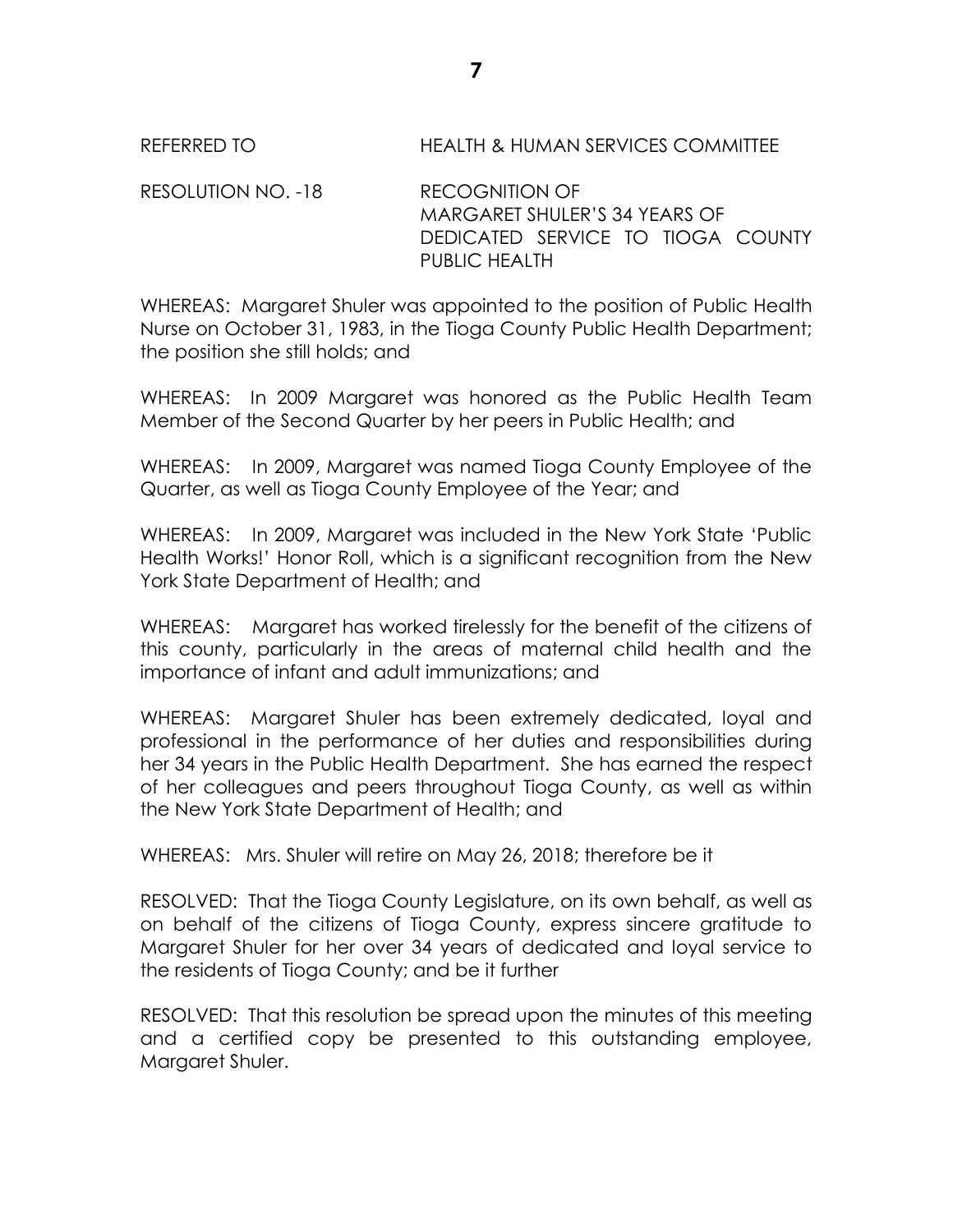REFERRED TO: PUBLIC WORKS

RESOLUTION NO. -18 RESOLUTION RECOGNIZING BRYAN ROCKWELL'S 30 YEARS OF DEDICATED SERVICE TO TIOGA **COUNTY** 

WHEREAS: Bryan Rockwell started his employment with Tioga County as Laborer on May 23, 1988 and worked his way up to Working Supervisor; and

WHEREAS: Bryan Rockwell has been very dedicated and loyal in the performance of his duties and responsibilities during the past 30 years to the Public Works Department; and

WHEREAS: Mr. Rockwell's dedication, conscientiousness and work ethic were made evident by him always arriving on time well in advance of the workday for his entire 30 year career; and

WHEREAS: Mr. Rockwell will retire on May 30, 2018; therefore be it

RESOLVED: That the Tioga County Legislature, on its own behalf, as well as on behalf of the citizens of Tioga County, express sincere gratitude to Bryan Rockwell for his 30 years of dedicated and loyal service to the residents of Tioga County; and be it further

RESOLVED: That this resolution be spread upon the minutes of this meeting and a certified copy be presented to this outstanding employee, Bryan Rockwell.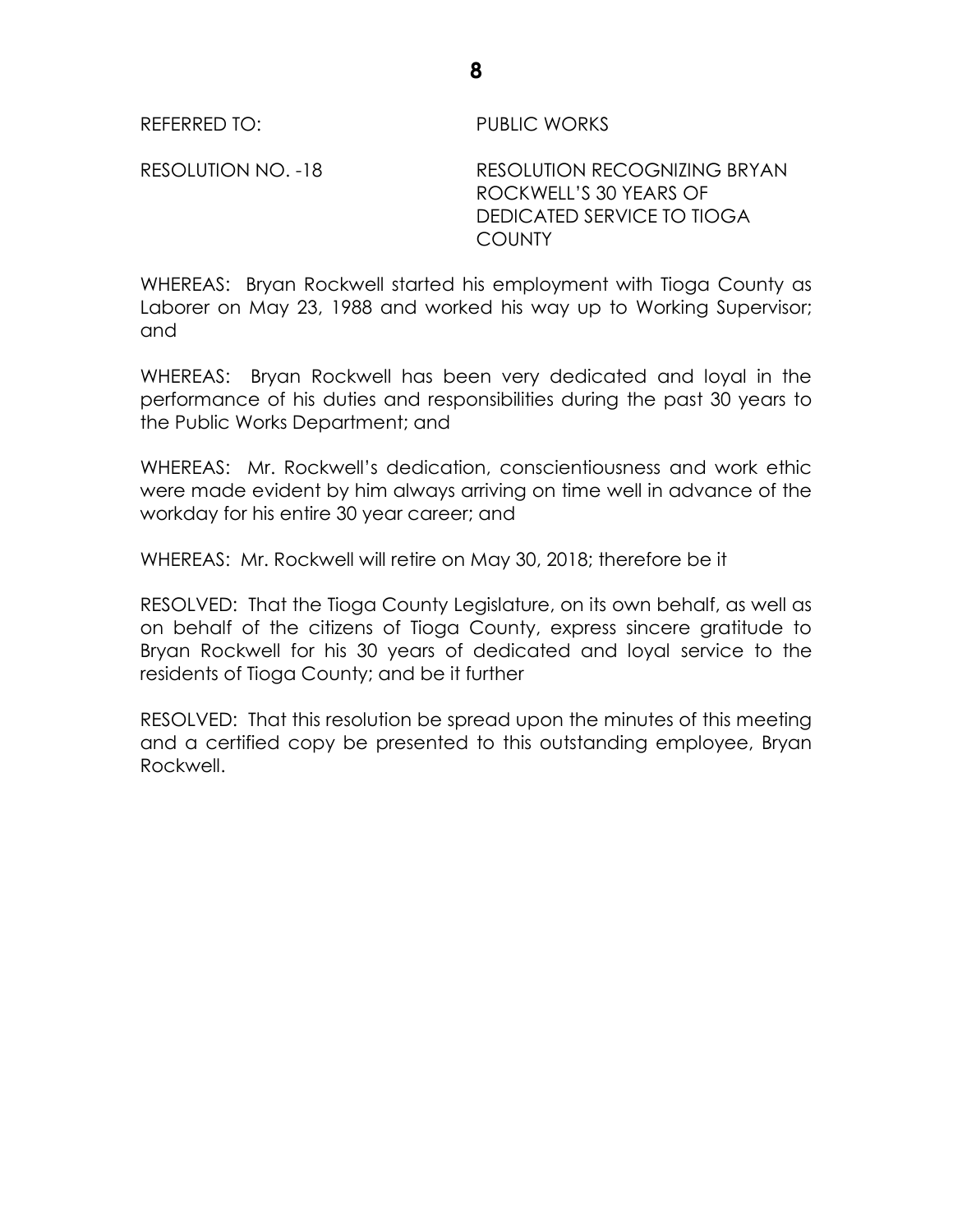#### **COUNTY OF TIOGA EXECUTIVE PROCLAMATION**

WHEREAS: Stroke is a leading cause of serious long-term disability and the fifth leading cause of death in the United States, killing over 140,000 people nationwide and more than 20 citizens of Tioga County each year; and

WHEREAS: Stroke prevalence is projected to increase by 20.5% between 2012 and 2030 and the direct medical costs in the U.S. for treating stroke are expected to increase by 158% from \$71 billion in 2012 to \$183 billion by 2030; and

WHEREAS: Warning signs of stroke include sudden numbness or weakness of the face, arm or leg, especially on one side of the body; sudden confusion, trouble speaking or understanding; sudden trouble seeing in one or both eyes; sudden trouble walking, dizziness, loss of balance or coordination; and sudden severe headache with no known cause; and

WHEREAS: Americans are more aware of the risk factors and warning signs for stroke than in the past, but according to a recent survey, one-third of adults cannot identify any symptoms; and

WHEREAS: Studies show that the quick actions by EMS professionals are instrumental in saving lives from stroke and producing better outcomes for stroke survivors, but more than a third of stroke patients fail to use EMS; and

WHEREAS: New and effective treatments have been developed to treat and minimize the severity and damaging effect of strokes, but much more research is needed, therefore

THE TIOGA COUNTY LEGISLATURE, County of Tioga, does hereby proclaim the month of May 2018 as:

### **AMERICAN STROKE MONTH IN TIOGA COUNTY**

and urges all the citizens of our County to familiarize themselves with the risk factors associated with stroke, recognize the warning signs and symptoms, and on the first signs of a stroke dial 9-1-1 immediately so that we might begin to reduce the devastating effects of stroke on our population.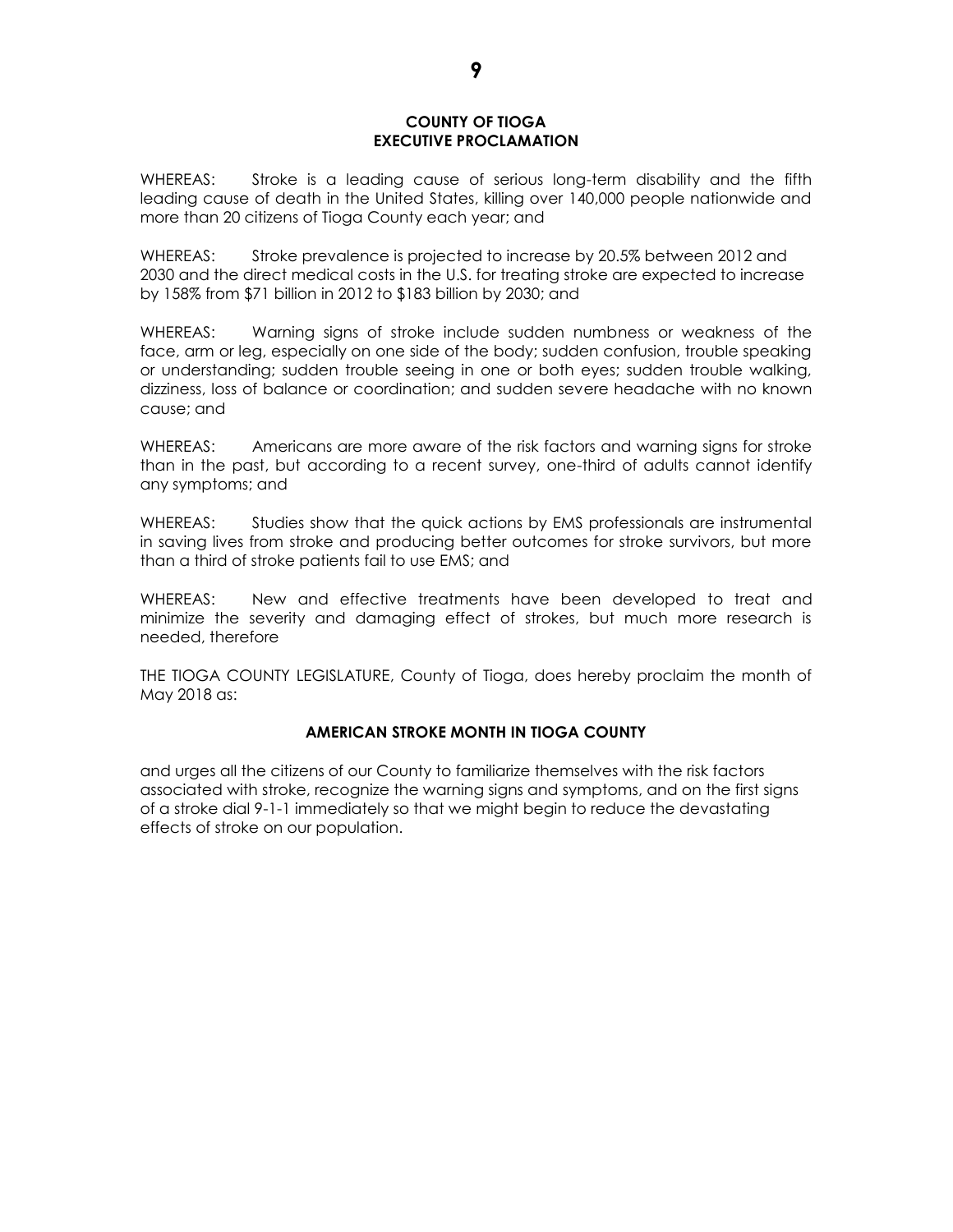#### **County of Tioga EXECUTIVE PROCLAMATION**

WHEREAS: The "Think Differently" initiative promotes awareness and acceptance of all people, and advocates for the inclusion of all individuals living with special needs; and

WHEREAS: Our state and communities are stronger because of our diversity and differences; and

WHEREAS: According to the Center for Disease Control (CDC) over 55 million people, or approximately 19% of Americans, have a type of disability or special need; and

WHEREAS: For some people with special needs, the very thing that makes them unique can also keep them on the sidelines, separate from those who might not understand their differences or uniqueness; and

WHEREAS: Tioga County Public Health serves the local community through multi-faceted Children's Programs founded on meeting the child where they are; and

WHEREAS: It is important to promote and provide guidance to those with special needs on how to access supportive services available to them in the community; and

WHEREAS: The goal of this initiative is to provide a supportive and inclusive environment for individuals of all abilities by supporting community events that expand family friendly opportunities for people with special needs and their families; and

WHEREAS: Tioga County Public Health will serve as a leader in ensuring that individuals and families with special needs have their needs met; and

WHEREAS: Adopting the "Think Differently" initiative is an important statement that our county officials, business owners, and residents can make to show their support for differently-abled children and adults with special needs; therefore

THE TIOGA COUNTY LEGISLATURE does hereby encourage all residents and business owners to adopt the "Think Differently" initiative so that all are better prepared to communicate with, provide for, and support those living on the Autism Spectrum or have other special needs.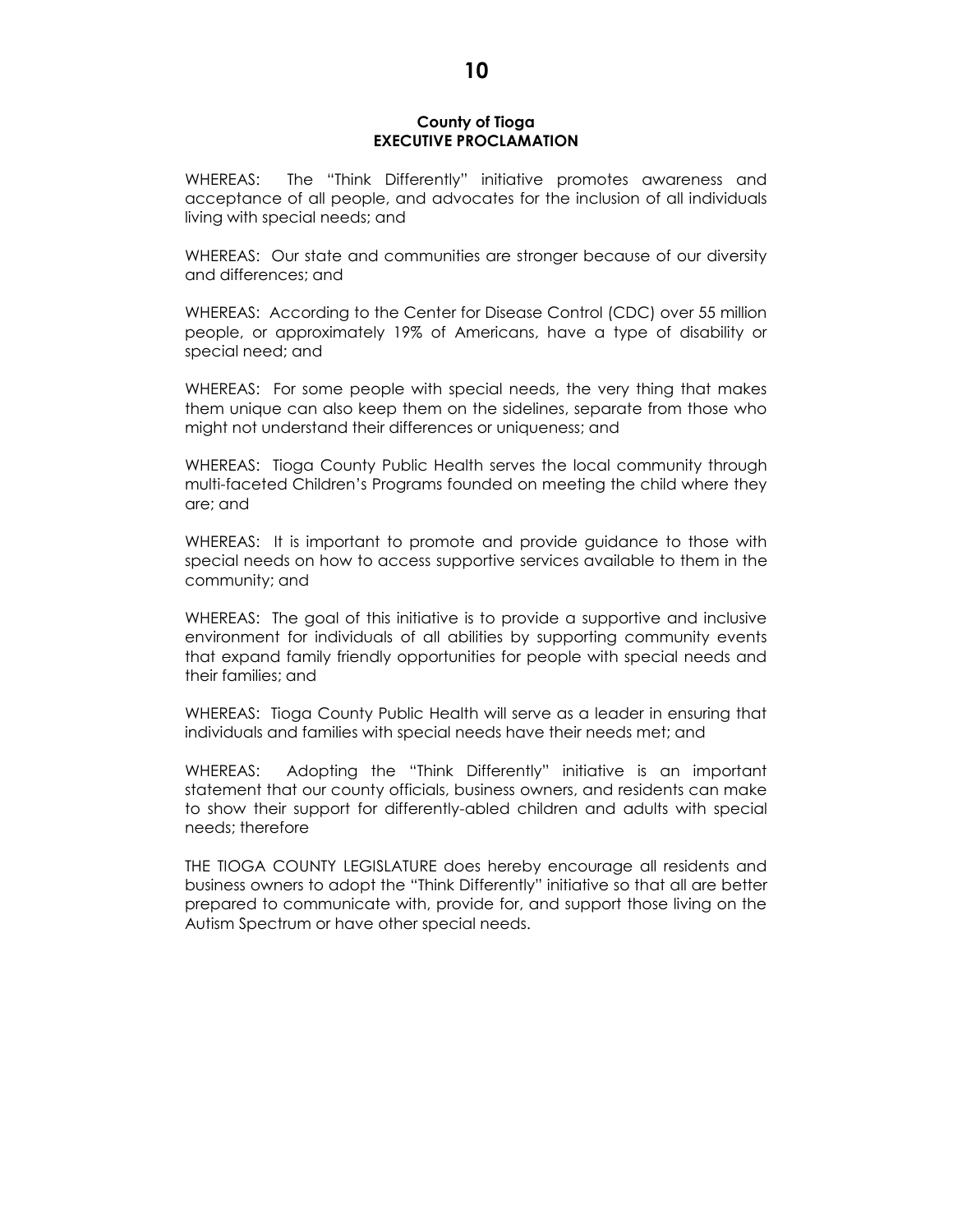# PROCLAMATION June 2018 AS PTSD AWARENESS MONTH IN TIOGA COUNTY

WHEREAS: June is National PTSD Awareness Month; and

WHEREAS: Tioga County has 4,623 veterans living here; and

WHEREAS: The current statistics are that 31% of all veterans have Post Traumatic Stress Disorder (PTSD), 19% have Traumatic Brain Injury (TBI), 7% have both PTSD and TBI, that 42% of all veterans with PTSD and TBI abuse alcohol and drugs, and that 50% of all these veterans do not seek treatment for any of these disorders; and

WHEREAS: Veterans commit suicide at a rate of 22 per day, 660 per month and 8,030 per year; and

WHEREAS: The Tioga County Veterans' Service Agency seeks to raise awareness of these epidemics that affect so many in our veteran community and the need to effect change and better serve our veterans who are plagued by these disorders; therefore

THE TIOGA COUNTY LEGISLATURE does hereby proclaim

June 2018 as PTSD Awareness Month in Tioga County

and encourages Tioga County citizens to get involved in learning about and raising awareness regarding PTSD, TBI, Substance Use Disorder and Suicide rates amongst our veterans.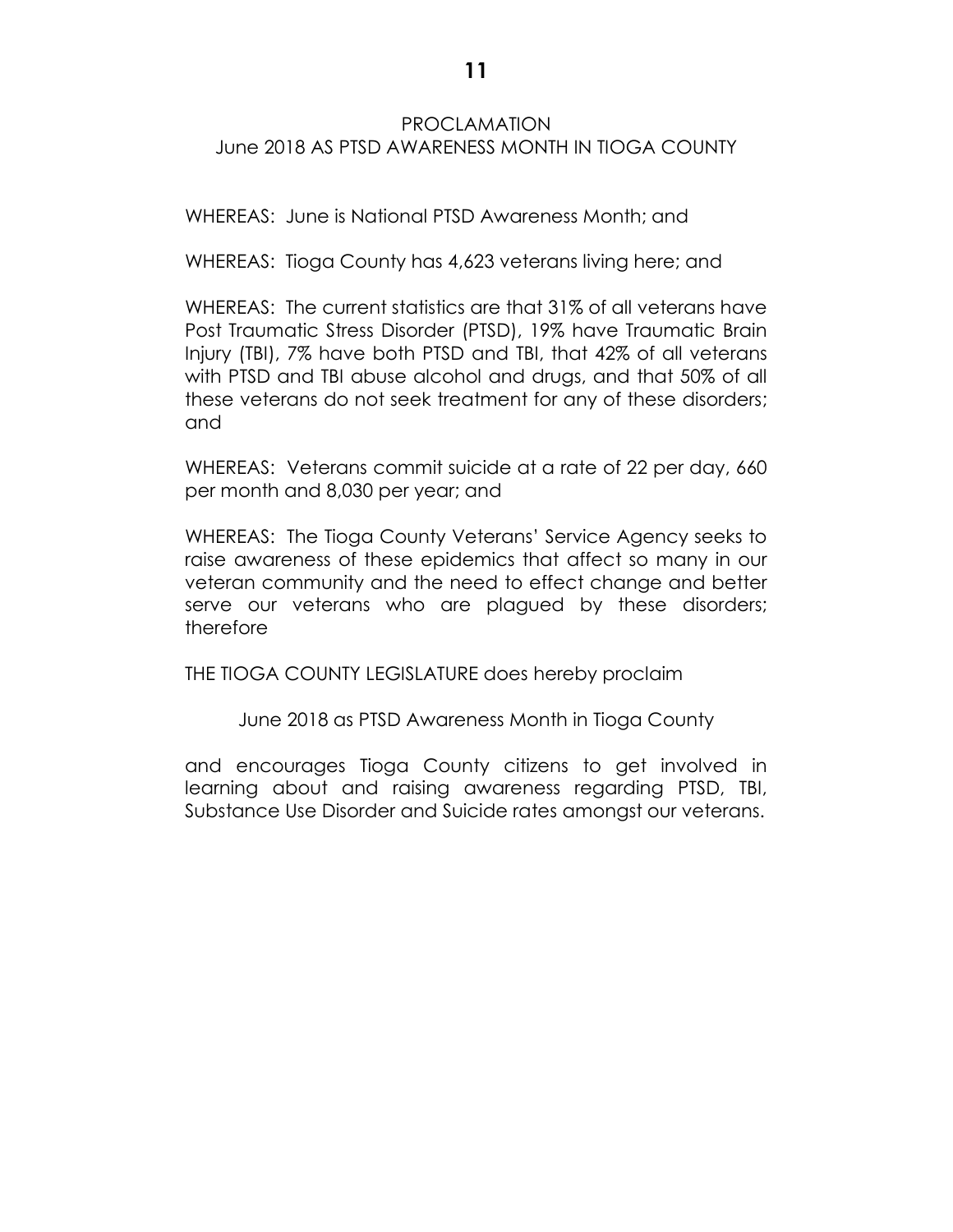# **FOSTER CARE RECOGNITION MONTH PROCLAMATION**

WHEREAS: The Tioga County foster family serves as a source of safety, love, self-esteem and support for children in Tioga County; and

WHEREAS: There are 28 children in foster care in Tioga County, 23 of these children are in foster homes, with 5 being in relative placements; and

WHEREAS: We have 25 certified foster homes in Tioga County with 5 of them being approved relative homes; and

WHEREAS: Numerous public and private agencies work to increase the public's awareness of the needs of children in foster care, and the enduring and valuable contribution of foster parents; and

WHEREAS: It is appropriate to recognize all those who volunteer their talents and energies on behalf of children in foster care, the foster parents who serve these children and the professional staff dedicated to ensuring these children have a stable and safe foster family environment; now therefore

THE TIOGA COUNTY LEGISLATURE hereby Proclaims May 2018, as

# **FOSTER CARE RECOGNITION MONTH**

in Tioga County and call upon all citizens, community agencies, religious organizations, medical facilities and businesses to increase their participation in our efforts to recognize foster parents in Tioga County.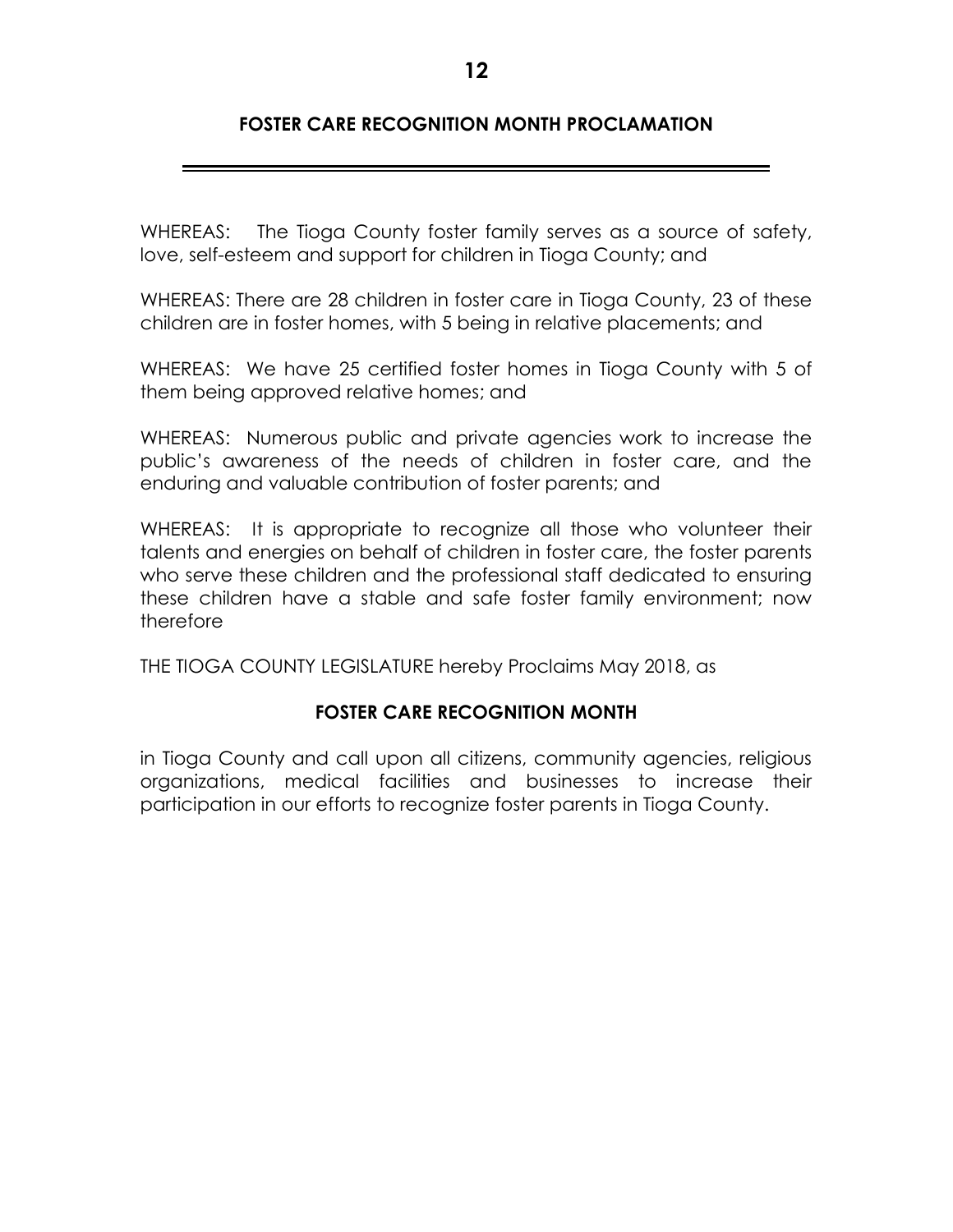#### PROCLAMATION

WHEREAS: People who are elderly or have disabilities have contributed to the general welfare of Tioga County by helping to preserve customs, convictions, and traditions of many people from diverse backgrounds; and

WHEREAS: These residents are vital and integral members of our society and their wisdom and experience have enriched our lives; and

WHEREAS: The health and well-being of disabled and elderly people in our county should be one of our highest priorities and of concern to all Americans; and

WHEREAS: People who are elderly or have disabilities are among the most important resources of our county, and it is fitting that we recognize the need to protect their health, safety, and rights; and

WHEREAS: Abuse of the elderly and people with disabilities in domestic and institutional settings is a wide-spread problem, affecting hundreds of thousands of people across the country; and

WHEREAS: Elder abuse is underreported because the elderly who are being abused find it very difficult to tell anyone and are usually ashamed and sometimes afraid; and

WHEREAS: Elder abuse happens to men and women of all income levels, all cultural and ethnic groups, whether they are in good health or incapacitated in some way, in poor neighborhoods and in suburbia; and

WHEREAS: Many of the cases investigated by Adult Protective Services in New York involve self-neglect or financial exploitation and it is our duty as citizens to reach out to people in need; now therefore

THE TIOGA COUNTY LEGISLATURE does hereby proclaim the month of May 2018 to be

Elder Abuse Prevention Month

in Tioga County, and urge all citizens to work together to help reduce abuse and neglect of people who are elderly or have disabilities.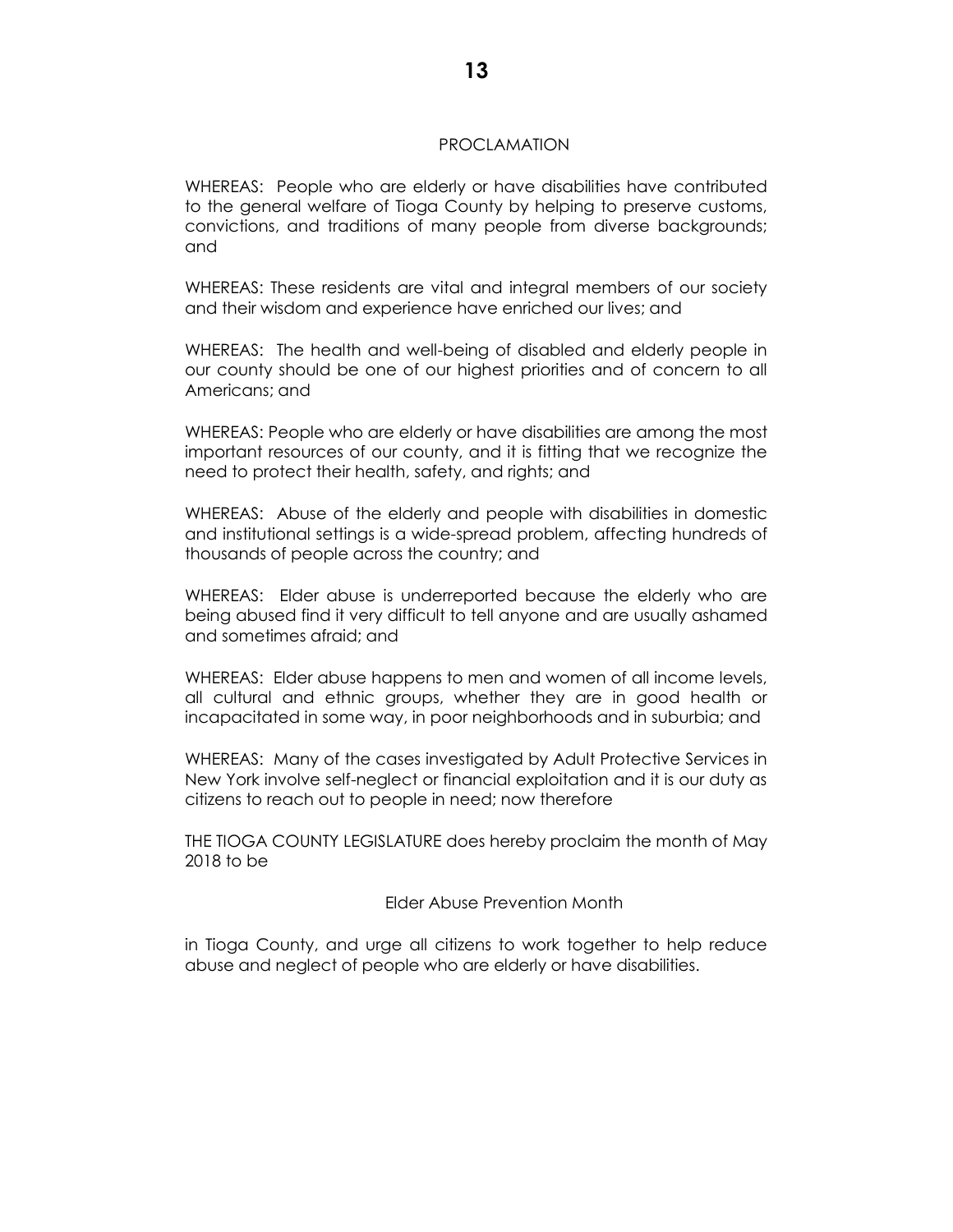### **2018 PROCLAMATION**

*Mental Health Awareness Month & Children's Mental Health Awareness Week* 

WHEREAS: The citizens of Tioga County value the overall health and wellbeing of all the residents of Tioga County they are proud to support the observance of Mental Health Awareness Month and Children's Mental Health Week; and

WHEREAS: Mental Health is essential to everyone's overall health and wellbeing; and

WHEREAS: Mental illness is the leading illness-related cause of disability, a major cause of death through suicide, a factor in school failure, a contributor of poor overall health, incarceration, and homelessness; and

WHEREAS: Mental illness in adults and serious emotional and mental health disorders in children and youth are real and treatable; and

WHEREAS: There is evidence that early intervention, family-centered care for children, and person centered treatment for adults can result in reduction and management of symptoms such that individuals with mental illness can live full, productive and meaningful lives in their communities; and

WHEREAS: Children and youth with mental health challenges, along with their families, deserve access to services and supports that are family driven, youth guided and culturally appropriate; and

WHEREAS: There is an expectation of hope, healing and recovery for the citizens of Tioga County who experience symptoms of mental illness, and

WHEREAS: Tioga County has made a commitment to a community-based system of care that promotes values of acceptance, dignity and social inclusion for individuals of all ages; therefore

THE TIOGA COUNTY LEGISLATURE does hereby ask all residents of our county to join in declaring May 2018 as *Mental Health Awareness Month* and May 6th – 12th, 2018 as *Children's Mental Health Week* in Tioga County.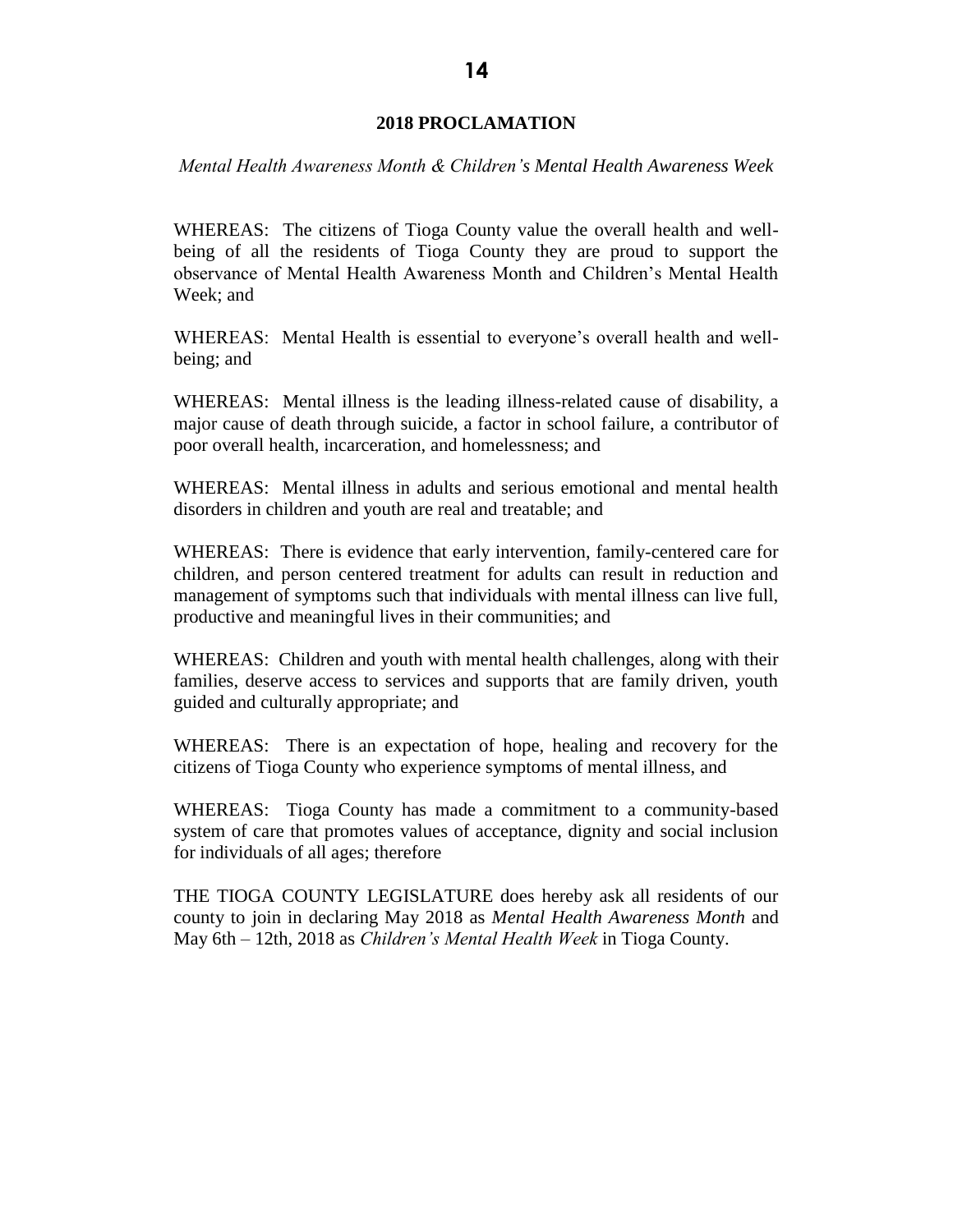REFERRED TO: ED&P COMMITTEE

# RESOLUTION NO. -18 APPOINT MEMBER TO THE TIOGA COUNTY PLANNING BOARD

WHEREAS: Jim Tornatore has resigned from the Tioga County Planning Board in an Alternate At-Large position for which his term expires on 12/31/2019; and

WHEREAS: Mike Reynolds is willing and able to serve in this position; therefore be it

RESOLVED: That the Tioga County Legislature hereby appoint Mike Reynolds to the Tioga County Planning Board as an At-Large Alternate to fulfill Jim Tornatore's unexpired term of 1/1/2017 – 12/31/19, effective 5/16/2018.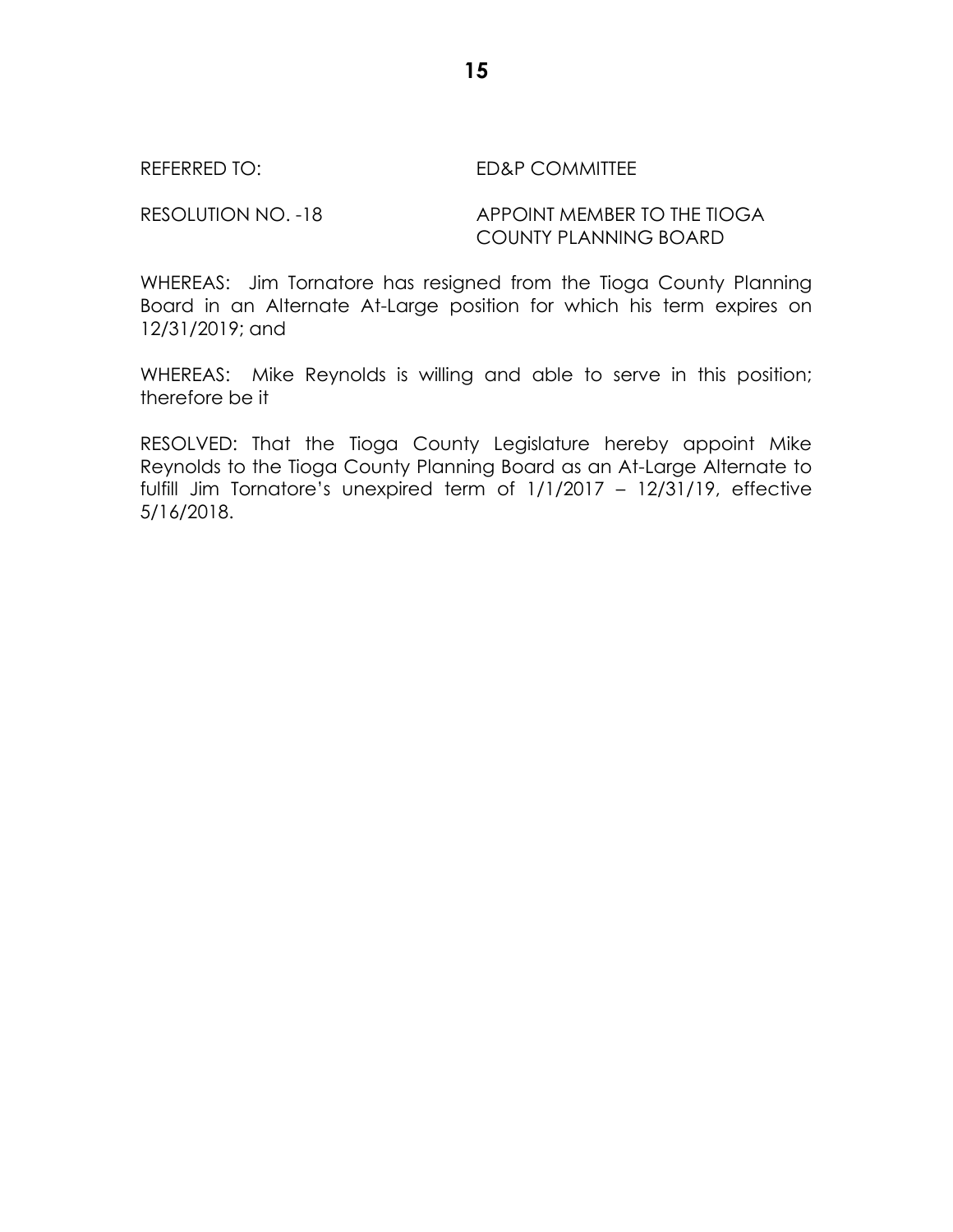# REFERRED TO: ADMINISTRATIVE SERVICES COMMITTEE

RESOLUTION NO: -18 MORTGAGE TAX DISTRIBUTION

RESOLVED: That the mortgage tax report for the period October 1, 2017 to March 31, 2018 be and it hereby is accepted; further

RESOLVED: That the County Treasurer be authorized and directed to pay to the Supervisors of the several Towns and the Treasurers of the several Villages the amounts apportioned to them as follows:

| Barton (Town)           | \$22,037.57  |
|-------------------------|--------------|
| Berkshire (Town)        | 7,630.15     |
| Candor (Town)           | 14,941.48    |
| Candor (Village)        | 2,757.35     |
| Newark Valley (Town)    | 12,711.83    |
| Newark Valley (Village) | 4,180.81     |
| Nichols (Town)          | 9,991.41     |
| Nichols (Village)       | 959.87       |
| Owego (Town)            | 99,620.36    |
| Owego (Village)         | 24,580.96    |
| Richford (Town)         | 3,419.01     |
| Spencer (Town)          | 11,698.47    |
| Spencer (Village)       | 1,357.24     |
| Tioga (Town)            | 17,261.56    |
| Waverly (Village)       | 20,199.77    |
|                         | \$253,347.84 |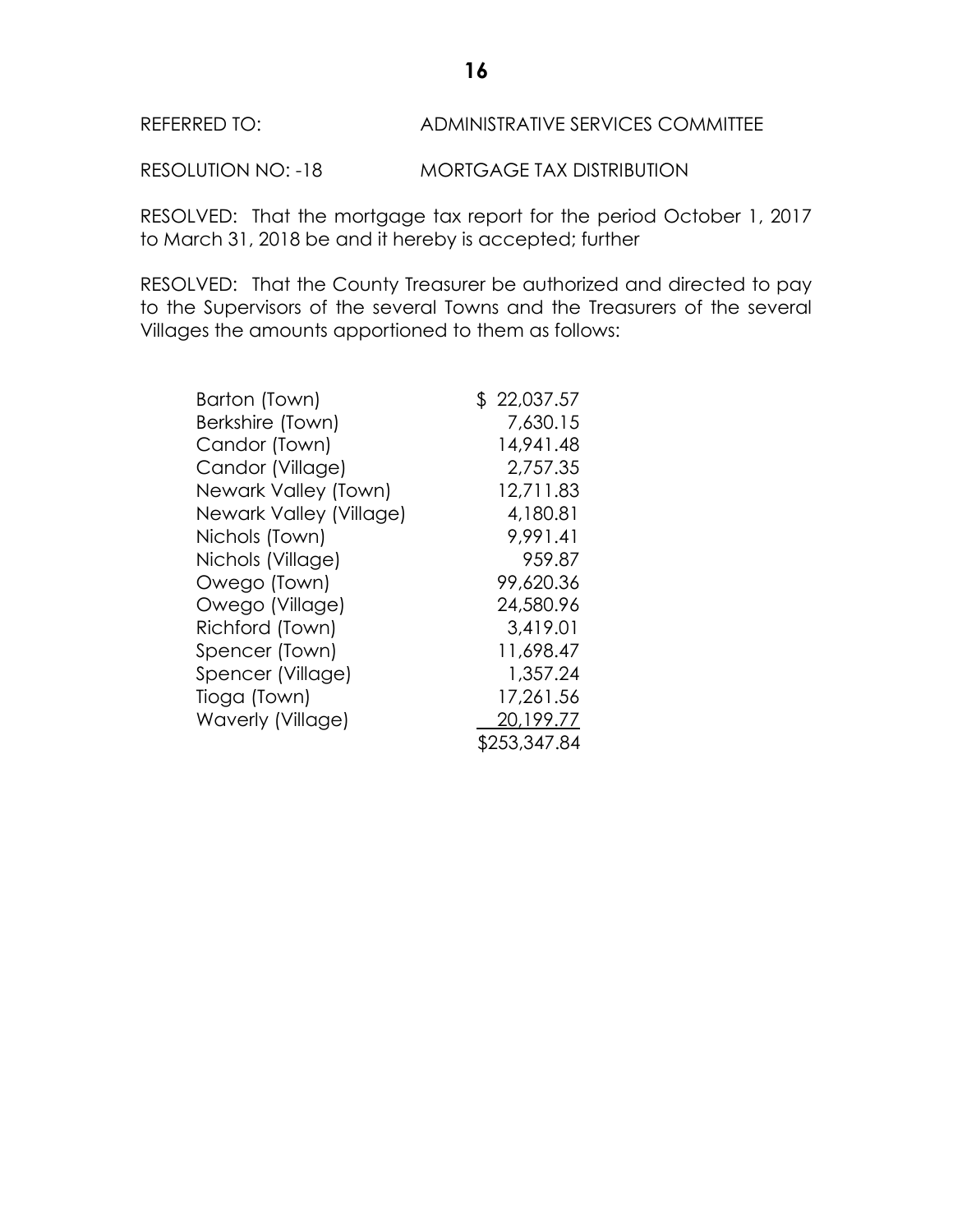| REFERRED TO: | <b>HEALTH &amp; HUMAN SERVICES COMMITTEE</b> |
|--------------|----------------------------------------------|
|              | <b>FINANCE COMMITTEE</b>                     |

RESOLUTION NO. -18 APPROPRIATION OF FUNDS AND AMEND 2018 BUDGET PUBLIC HEALTH

WHEREAS: Tioga County Public Health has been awarded funding from the Pickert-Hickock Fund of the Community Foundation for South Central New York; and

WHEREAS: The funding is designated for the purchase of approved program related deliverables; and

WHEREAS: Appropriation of Funds requires Legislative approval; therefore be it

RESOLVED: That the 2018 budget be amended and funding be appropriated as follows:

|     | From: A4053 422800 Grants: Community Health | \$5,000 |
|-----|---------------------------------------------|---------|
| To: | A4053 540640 Supplies (not office)          | \$5,000 |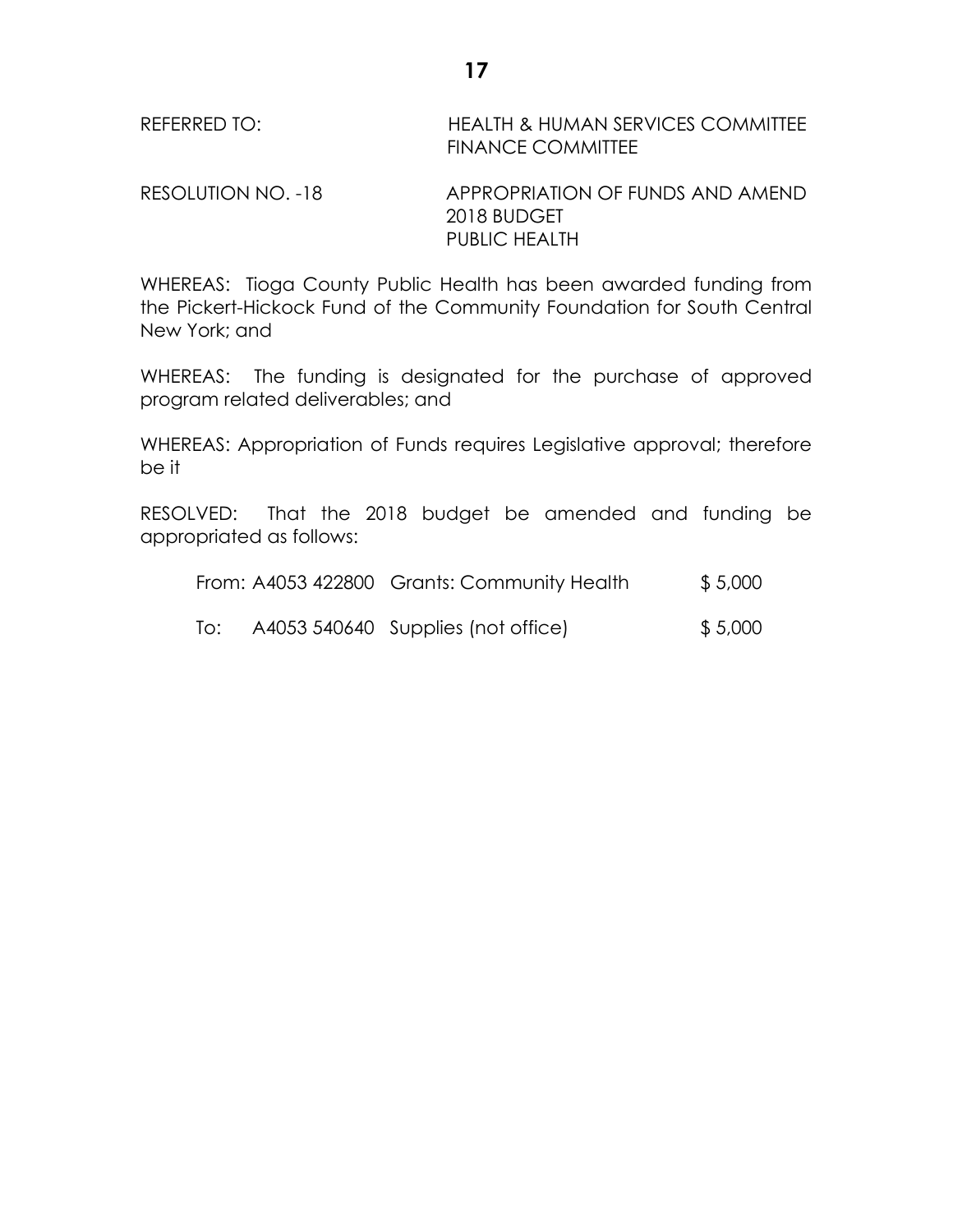REFERRED TO: PUBLIC SAFETY COMMITTEE FINANCE COMMITTEE

RESOLUTION NO. -18 MODIFY 2018 BUDGET AND TRANSFER FUNDS TO CAPITAL OFFICE OF EMERGENCY SERVICES

WHEREAS: Resolution #260-17 awarded the Office of Emergency Services a 2017 State Homeland Security Grant in the amount of \$69,980; and

WHEREAS: The grant budget has been amended to reflect the purchase of a vehicle and an emergency notification system; therefore be it

RESOLVED: That the 2018 budget be modified and transfer of funds be made as below:

FROM:

A3360 433567 SHS17 Homeland Security Grant 2017 Revenue \$41,250 TO:

H3360 433567 SHS17 Homeland Security Grant 2017 Revenue \$41,250

FROM:

A3360 540140 SHS17 Homeland Security Grant Contracted Service

TO:

H3360 520060 SHS17 Homeland Security Grant Car/Truck \$41,250

FROM:

TO:

A3360.540140 SHS17 Homeland Security Grant Contracted Services

\$ 2,000

\$41,250

A3360 520090 SHS17 Homeland Security Grant Computer \$ 2,000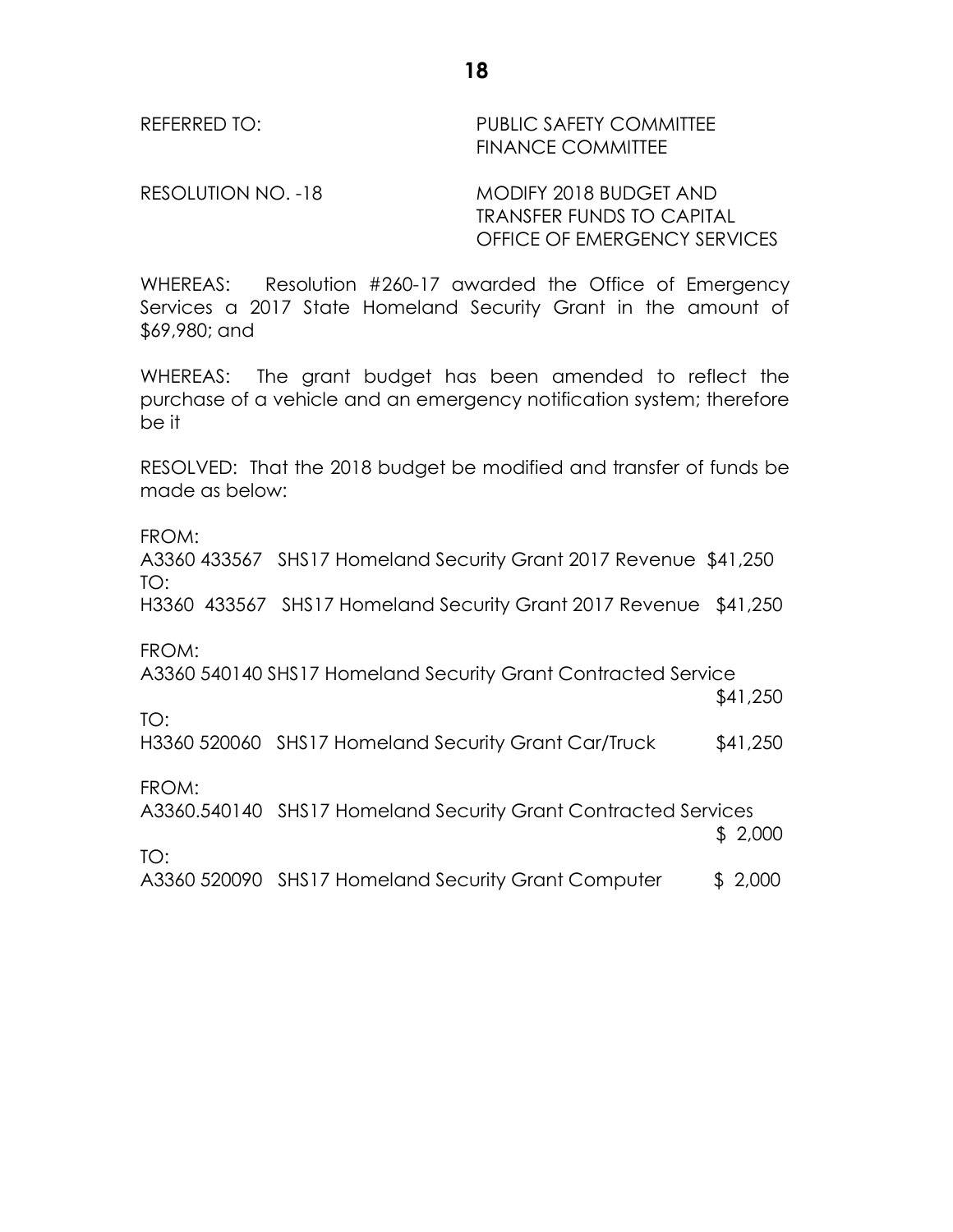REFERRED TO: THE PERSONNEL COMMITTEE FINANCE COMMITTEE

RESOLUTION NO. -18 TRANSFER FUNDS/FUND SELF-INSURANCE PLAN RESERVE

WHEREAS: Tioga County Local Law No. 2 of 2015 established a Contributed Reserve cap of \$6,000,000 for the Tioga County Self Insurance Plan; and

WHEREAS: Tioga County Local Law No. 2 of 2015 allows for the transfer of surplus funds from the fund balance to the reserve; and

WHEREAS: The 2017 Tioga County Self Insurance operating budget had surplus funds of \$357,842.07 in the fund balance; and

WHEREAS: The December 31, 2017 Tioga County Self Insurance Plan Fund Balance is \$1,357,842.66; and

WHEREAS: The December 31, 2017 Tioga County Self Insurance Contributed Reserve Fund is \$2,195,478.76; therefore be it

RESOLVED: That the Tioga County Treasurer is authorized to transfer funds as follows:

| From: Self-Insurance Fund Balance S390900 | \$357,842.07 |
|-------------------------------------------|--------------|
|-------------------------------------------|--------------|

To: Self-Insurance Contributed Reserve Fund S375300 \$357,842.07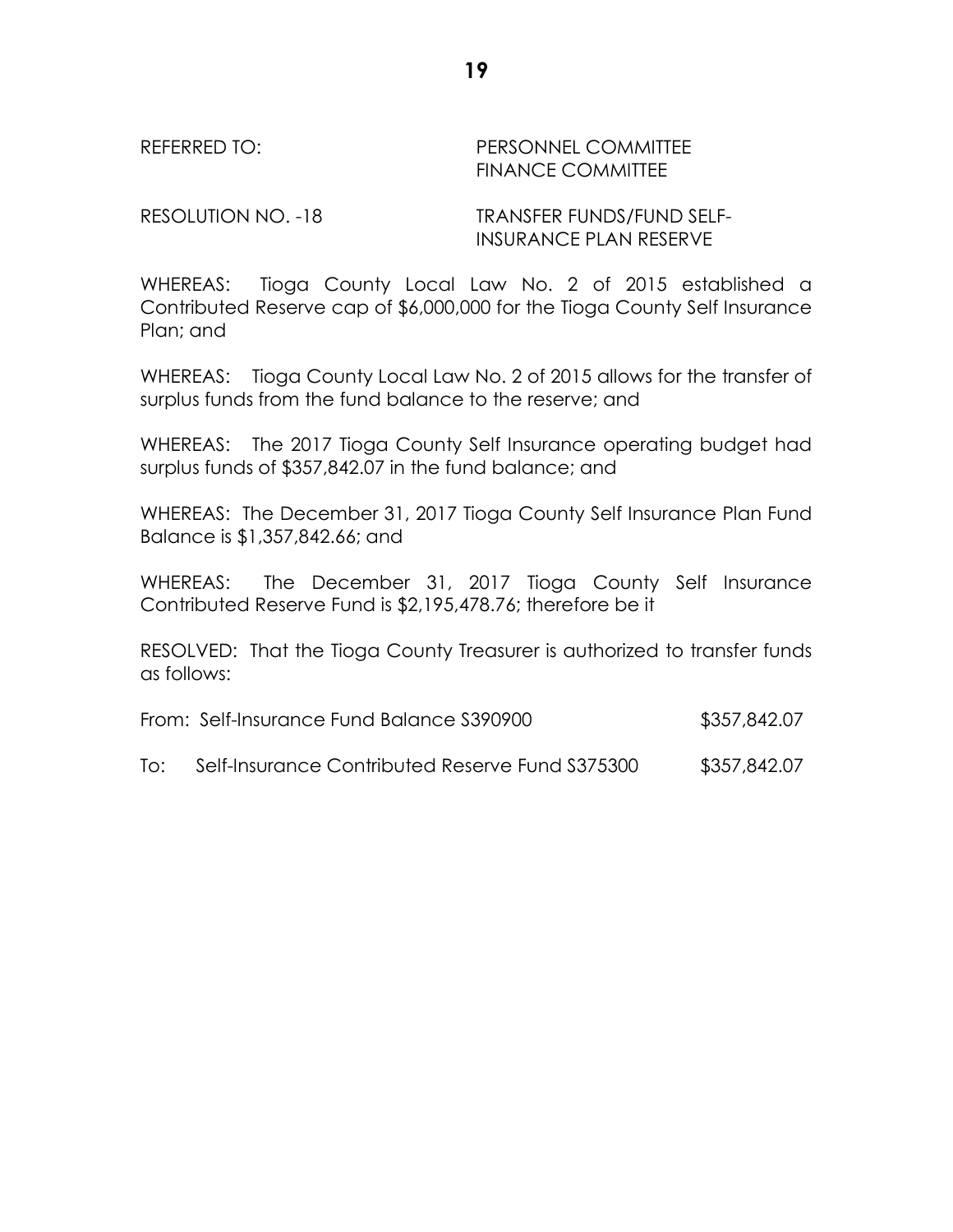RESOLUTION NO. -18 APPROVE FUNDING 2018 YOUTH BUREAU PROGRAM FUNDING

WHEREAS: The Tioga County Legislature approves Youth Bureau program funding which is 100% reimbursable from the New York State Office of Children and Family Services; and

WHEREAS: The Tioga County Youth Board has reviewed 2018 applications for funding which are consistent with guidelines previously presented to the Legislative Committee; now therefore be it

RESOLVED: That the following programs recommended by the Tioga County Youth Board for program year 2018 be approved by the Tioga County Legislature in the amounts indicated:

| Cornell Cooperative Extension 4H Summer Youth Enrichment | \$5,000 |
|----------------------------------------------------------|---------|
| Big Brothers Big Sisters Mentoring                       | \$5,000 |
| Village of Newark Valley Summer Rec                      | \$2,200 |
| Cornell Cooperative Extension Family Resource Center     | \$7,000 |
| Spencer Van-Etten Schools PAVE                           | \$5,500 |
| Tioga Central Schools Summer Rec                         | \$8,000 |
| Village of Waverly Summer Rec                            | \$5,000 |
| Town of Owego Summer Camp                                | \$3,800 |
|                                                          |         |

Total Allocations  $$41,500$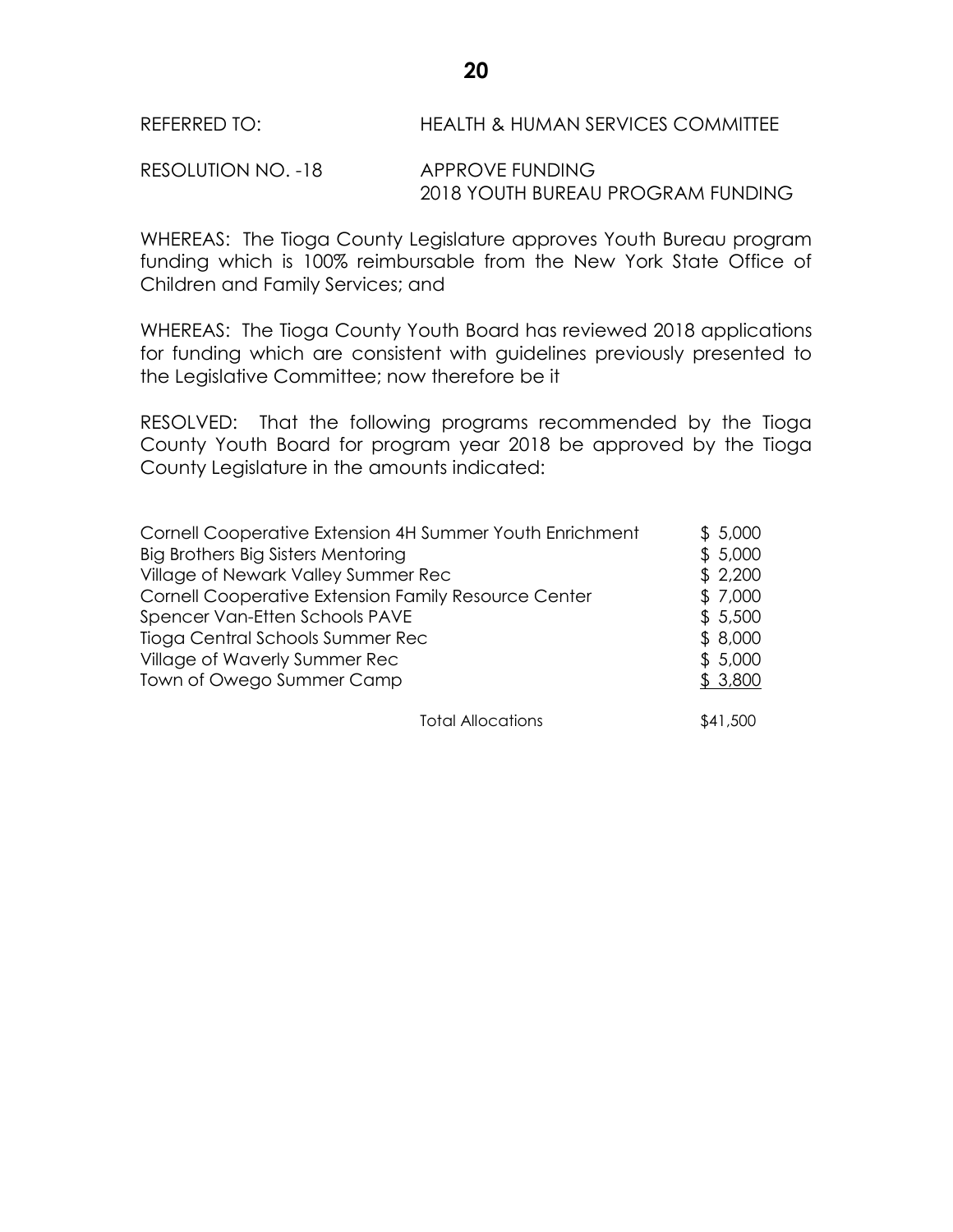REFERRED TO: PUBLIC SAFETY COMMITTEE FINANCE COMMITTEE

RESOLUTION NO. -18 AUTHORIZE THE SUBMISSION OF PTS (POLICE TRAFFIC SERVICES) GRANT APPLICATION SHERIFF'S OFFICE

WHEREAS: The NYS Governor's Traffic Safety Council has announced a FY'18 PTS (Police Traffic Services) grant; and

WHEREAS: Applications for this grant must be received no later than May 1, 2018; and

WHEREAS: County Policy #47 requires that a resolution be approved before any such grant applications are submitted; therefore be it

RESOLVED: That the Tioga County Sheriff's Office be authorized to submit the appropriate grant application for the purpose of securing this funding, and authorizes the Chair of the Legislature to sign such application.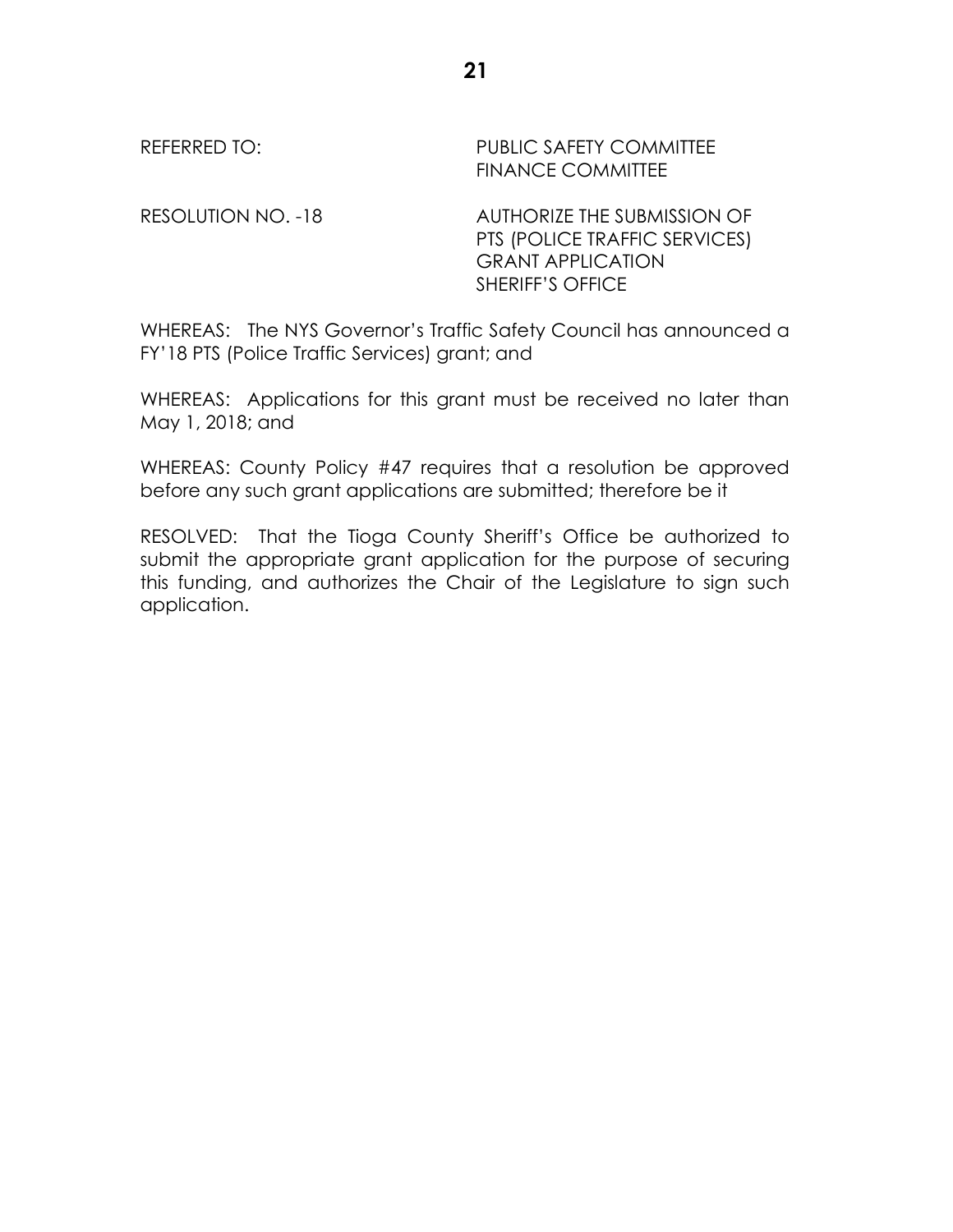REFERREED TO: ITCS COMMITTTEE AND ED&P COMMITTEE

RESOLUTION NO. -18 AUTHORIZE NYS DOS LOCAL GOVERNMENT EFFICIENCY PROGRAM GRANT APPLICATION FOR COUNTYWIDE INFORMATION TECHNOLOGY AND COMMUNICATION SERVICES (ITCS)

WHEREAS: Tioga County Department of Information Technology and Communication Services (TCITCS) proposes to make application to the NYS Department of State Local Government Efficiency (LGE) Program through the 2018 Consolidated Funding Application cycle; and

WHEREAS: The purpose of said grant is to fund the provision of ITCS services to participating municipalities via the Tioga County ITCS Department, including any equipment and professional services needed; and

WHEREAS: This grant project will test the efficacy, efficiency and cost savings of the Tioga County ITCS Department providing professional ITCS services to each participating municipality; and

WHEREAS: Participating municipalities are not bound by any dollar figures or details in the grant application as the results are all subject to negotiation and vote of each participating municipality's governing board; and

WHEREAS: Said grant application allows for funding up to \$200,000 per participating municipality and is due by July 27<sup>th</sup>, 2018; therefore be it

RESOLVED: That the Tioga County Legislature hereby authorizes said grant in an amount not to exceed \$3,200,000 and authorizes the Legislature Chair to sign any and all paperwork associated with the application, contingent upon review and approval by the County Attorney.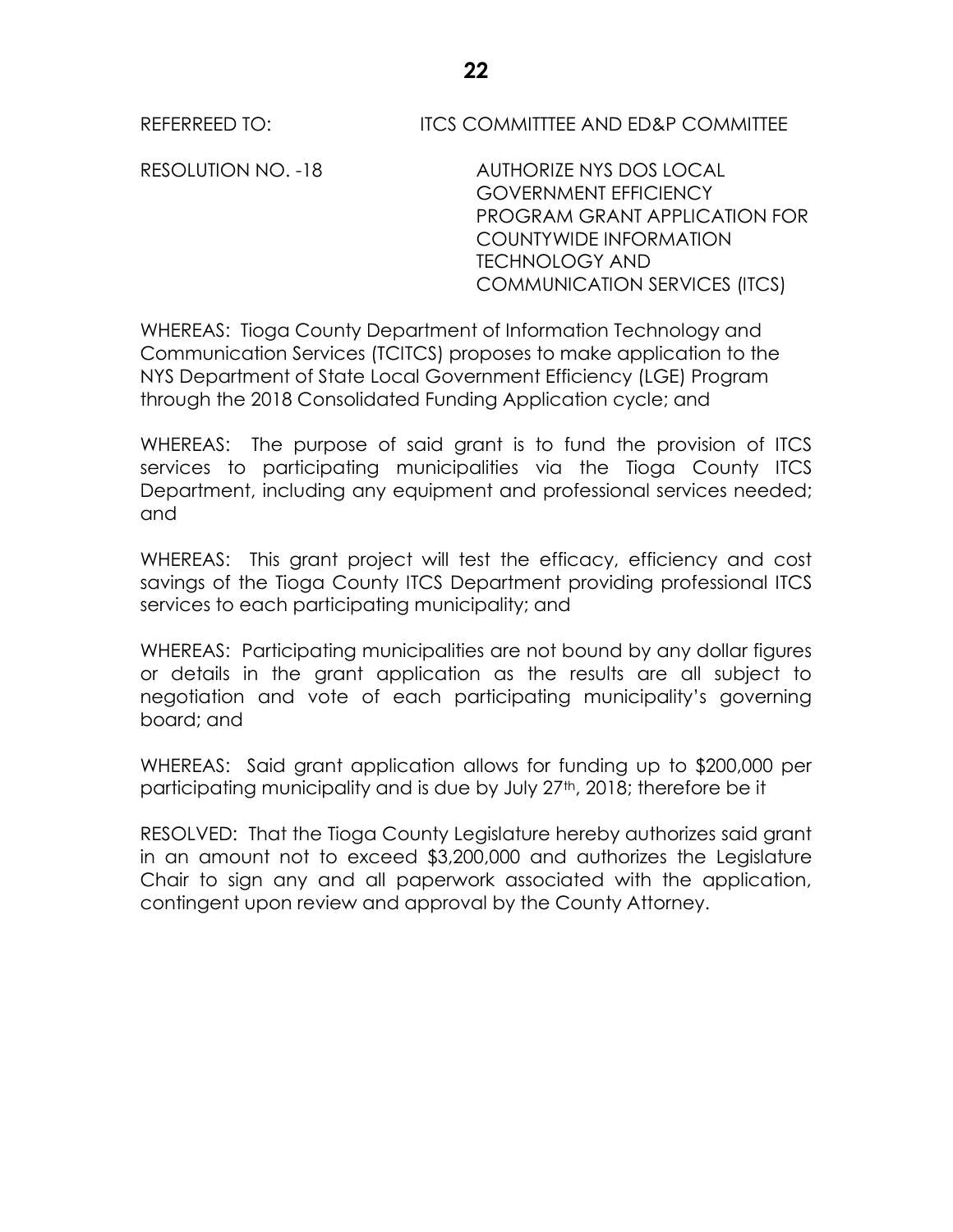# REFERRED TO: HEALTH & HUMAN SERVICES COMMITTEE

RESOLUTION NO. -18 REAUTHORIZE CONTRACT SUPERIOR GROUP TIOGA CAREER CENTER

WHEREAS: Broome & Tioga Counties, in partnership through the Broome/Tioga Workforce Development Board, provides for the delivery of employment and training services under the Workforce Innovation Opportunity Act 2015; and

WHEREAS: The Tioga Career Center continues to have a need for a Resource Room Clerk to assist individuals in the Career Center's Resource Room with operation of computers and various computer programs, to instruct clients on how to use NYS Dept of Labor job site, and to assist clients in accessing employment opportunities; and to assist Workforce staff and businesses in maintaining current job listings; and

WHEREAS: Superior Group is able to provide such services for the Tioga Career Center, from July 1, 2018 to June 30, 2019, and said contract is to be funded entirely by the Workforce Innovation Opportunity Act; and

WHEREAS: The funds necessary for said contract were included in the WIOA PY 2018 Budget under the WIOA Grant; and

WHEREAS: The Supervisor of the Tioga Career Center is authorized to enter into such contract as indicated; and

WHEREAS: Said contract would provide for compensation at the bill rate of \$13.31 per hour from 7/1/18-12/30/18, and \$14.20 per hour from 12/31/18-6/30/19 at a maximum of 25 hours per week; therefore be it

RESOLVED: That the Tioga County Legislature authorize the Supervisor of Tioga Career Center to enter into a contract, upon approval by the County Attorney, with Superior Group at the above bill rate(s) effective July 1, 2018 through June 30, 2019.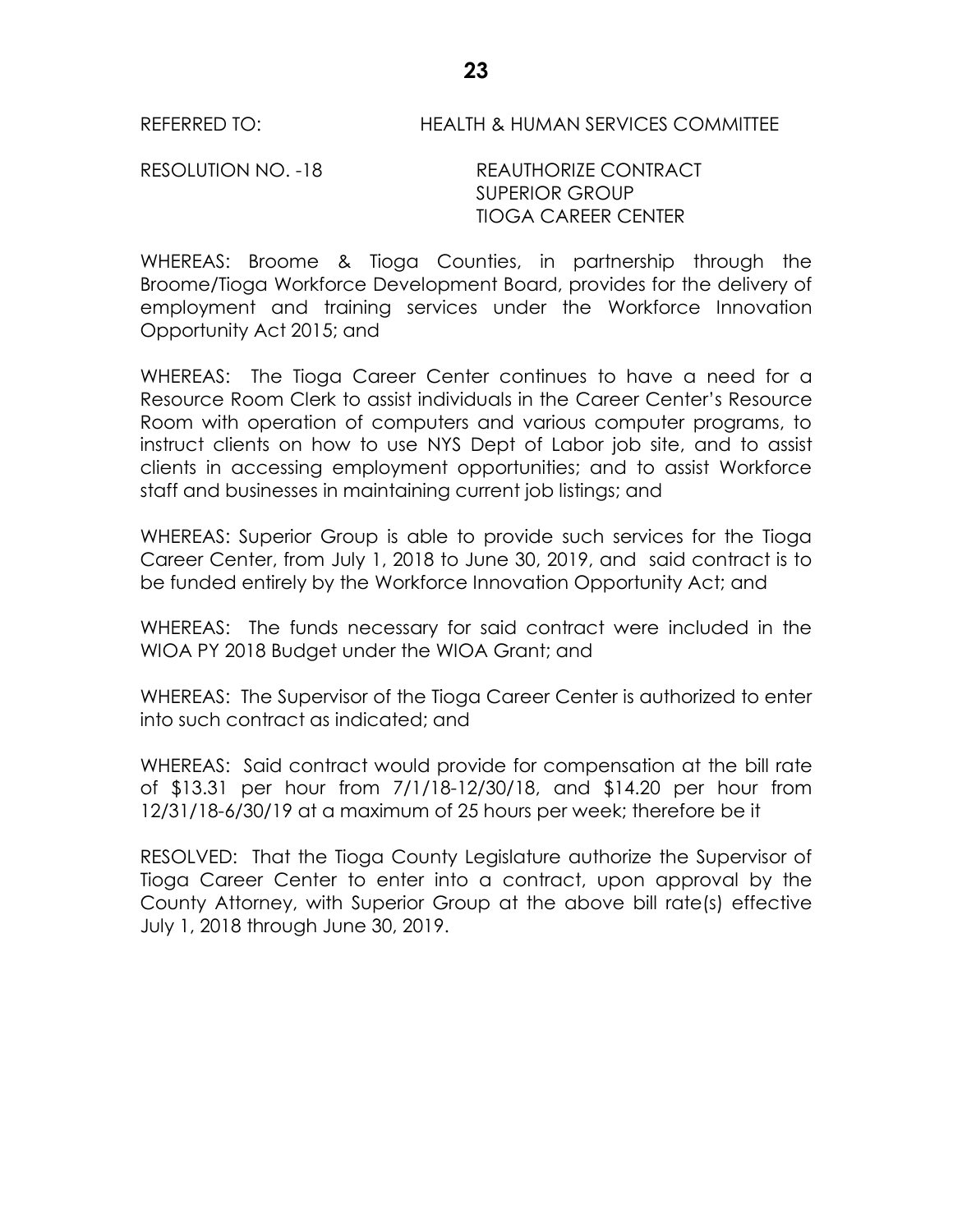REFERRED TO: LEGAL/FINANCE

RESOLUTION NO. -18 AUTHORIZE EXECUTION OF COOPERATIVE AGREEMENTS BETWEEN THE LAW DEPARTMENT, ITCS, SHERIFF, PUBLIC HEALTH, DSS, AND MENTAL HYGIENE

WHEREAS: Tioga County has implemented a Direct Charge Pilot Program that will maximize State reimbursement for legal and IT expenses while eliminating the administrative burden of charging all departments for those expenses; and

WHEREAS: The Law Department and ITCS will directly charge the Department of Social Services, Public Health and Mental Hygiene for its services and support pursuant to Cooperative Agreements; and

WHEREAS: The Sheriff's Department will directly charge the Department of Social Services for security services, escort, protection and transport services; therefore be it

RESOLVED: That the Legislature authorizes and directs the Chair to execute Cooperative Agreements between the Law Department and DSS, Public Health and Mental Hygiene; and be it further

RESOLVED: That the Legislature authorizes and directs the Chair to execute Cooperative Agreements between the ITCS Department and DSS, Public Health and Mental Hygiene; and be it further

RESOLVED: That the Legislature authorizes and directs the Chair to execute a Cooperative Agreement between the Sheriff's Department and DSS; and be it further

RESOLVED: That the Cooperative Agreements between DSS and the Law Department, ITCS and Sheriff shall be submitted to the New York State Office of Temporary and Disability Assistance and the Office of Children and Family Services for approval.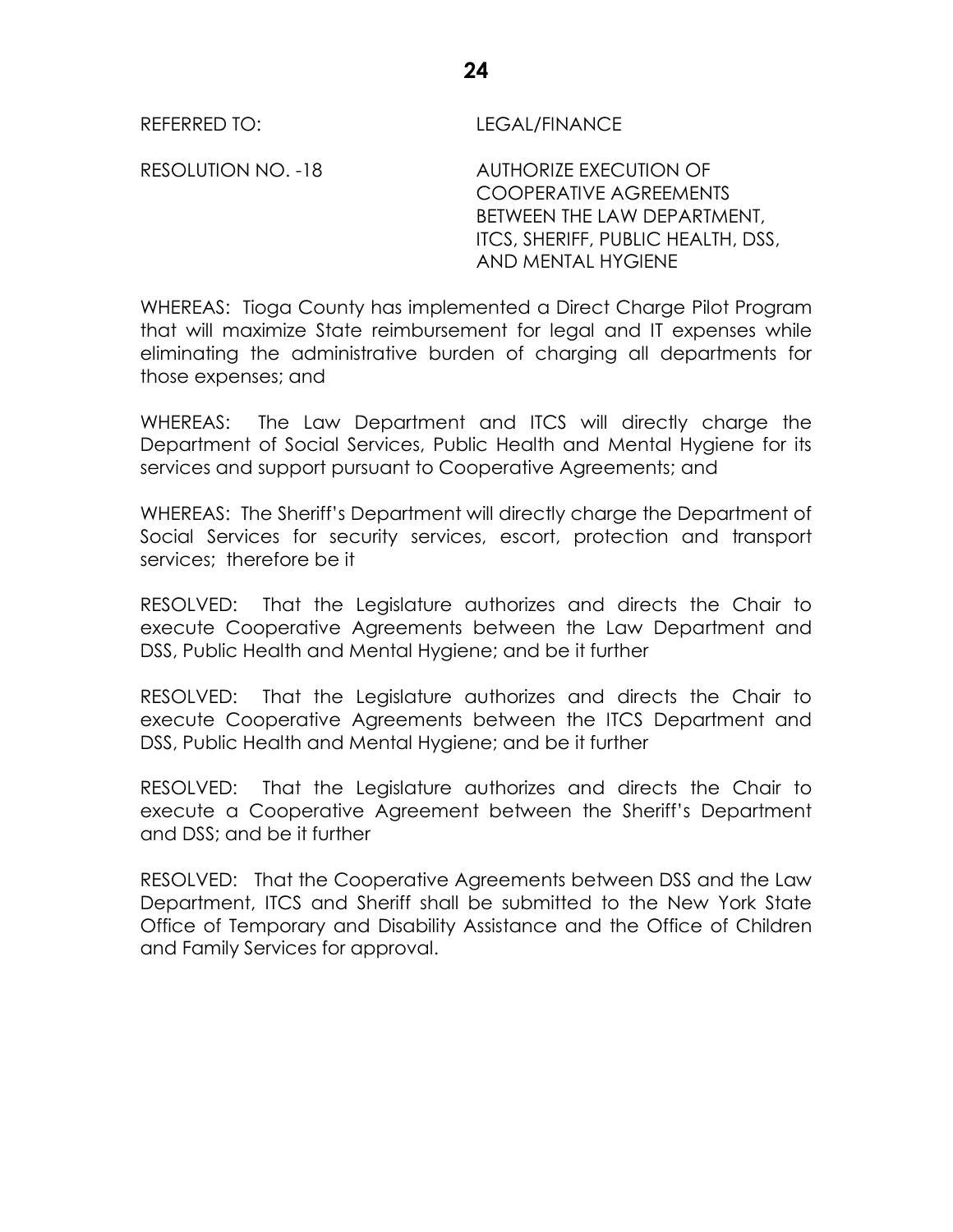# REFERRED TO: LEGISLATIVE WORKSESSION

# RESOLUTION NO. -18 AMEND EMPLOYEE HANDBOOK: TRAVEL POLICY AND PROCEDURES

WHEREAS: Section VI. Travel Procedures a. Travel Policy and Procedures Section VI. B. Transportation Expenses Allowed needs to be updated to clarify use of personally-owned vehicles and County-owned vehicles; therefore be it

RESOLVED: That Section VI. Travel Procedures a. Travel Policy and Procedures (formerly policy 11) Section VI. B. be amended effective May 16, 2018 as follows:

Section VI. B. – Transportation Expenses Allowed

"Without department head approval, employees are not permitted to use personally-owned vehicles on official County business and receive reimbursement for such use when the employee has, or has access to, a County-owned vehicle. (Accessibility for government vehicles will be controlled by department heads.) Reimbursement for use of personal automobile to travel on County business will be based solely on the mileage reimbursement rate established by the County Legislature. The mileage reimbursement rate will be allowed for the driver of the vehicle only, regardless of the number of employees traveling in the same vehicle on the same trip. To maximize savings to the County, employees traveling in the same vehicle to the same destination are encouraged to car pool whenever possible."

And be it further

RESOLVED: That the remainder of Section VI. Travel Procedures a. Travel Policy and Procedures is unchanged.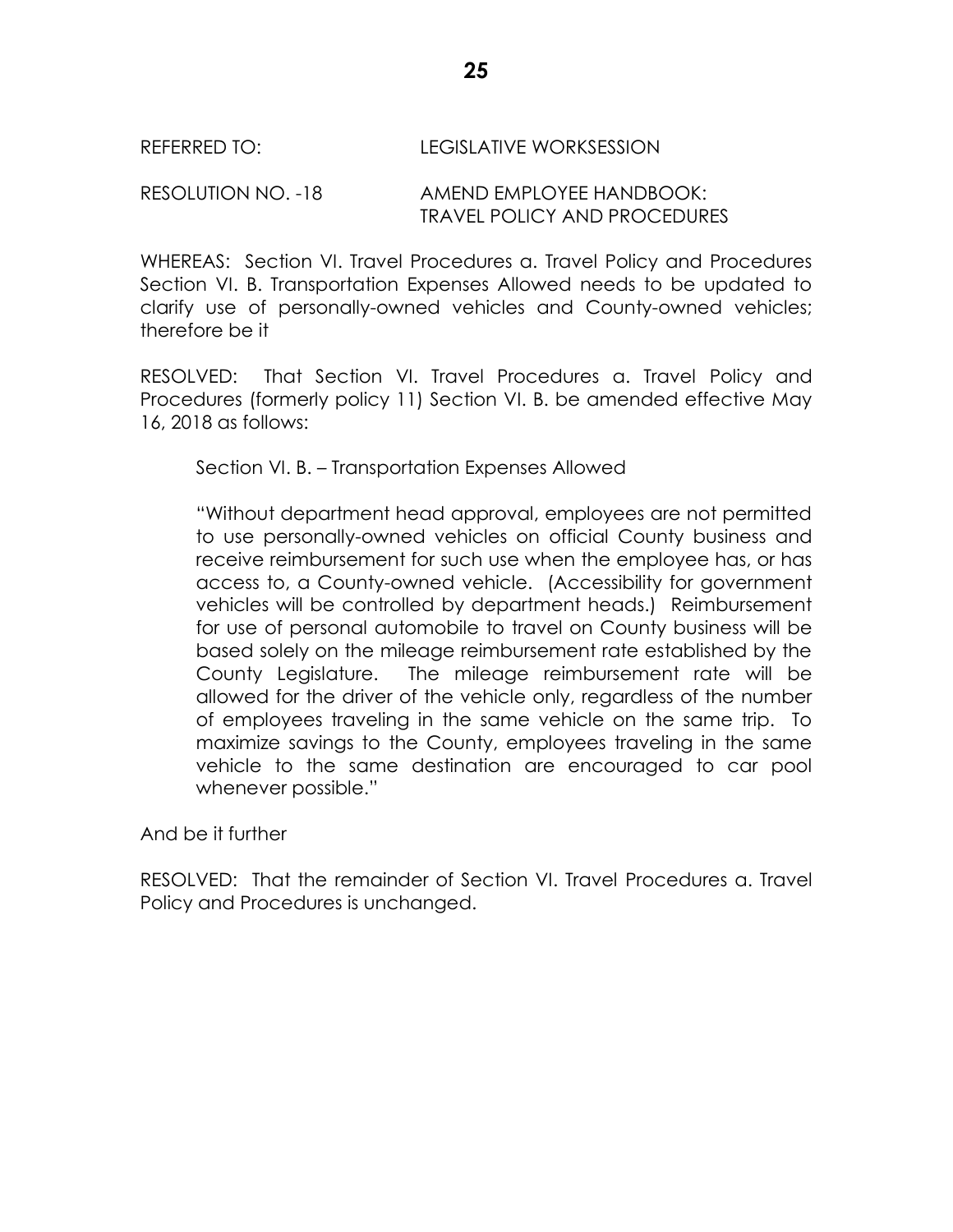# RESOLUTION NO. -18 AMEND EMPLOYEE HANDBOOK: ACTIVE SHOOTER/LOCKDOWN **POLICY**

WHEREAS: The Tioga County Sheriff's Office personnel have been certified to provide ALERRT CRASE training for County employees; and

WHEREAS: ALERRT CRASE training is a civilian version of Active Shooter training that uses terminology different from the existing Active Shooter/Lockdown Policy; and

WHEREAS: The Active Shooter/Lockdown Policy should be in alignment with the ALERRT CRASE training provided to County employees; therefore be it

RESOLVED: That Section IX. Safety Rules n. Active Shooter/Lockdown Policy IV. Procedures B. Immediate Vicinity Actions be amended as follows:

- B. Immediate Vicinity Actions If you are within the immediate vicinity of an active shooter you must take immediate action in an effort to protect yourself. AVOID, DENY, AND/OR DEFEND.
	- 1. AVOID. Move away from the source of the threat as quickly as possible. If there is an immediate and safe way out, then attempt to evacuate. This is your first and best option. Once you feel you're safe, immediately call 911 or attempt to alert law enforcement. Once you are in a safe place, remain there until instructed to do otherwise by law enforcement.
	- 2. DENY. Keep distance and barriers between yourself and the threat. If evacuation is not possible, find a place to hide which provides immediate cover and concealment from the threat.
		- a. Go to the nearest room. Close and lock or barricade the door if possible.
		- b. Keep concealed and quiet and remain still until directed by law enforcement.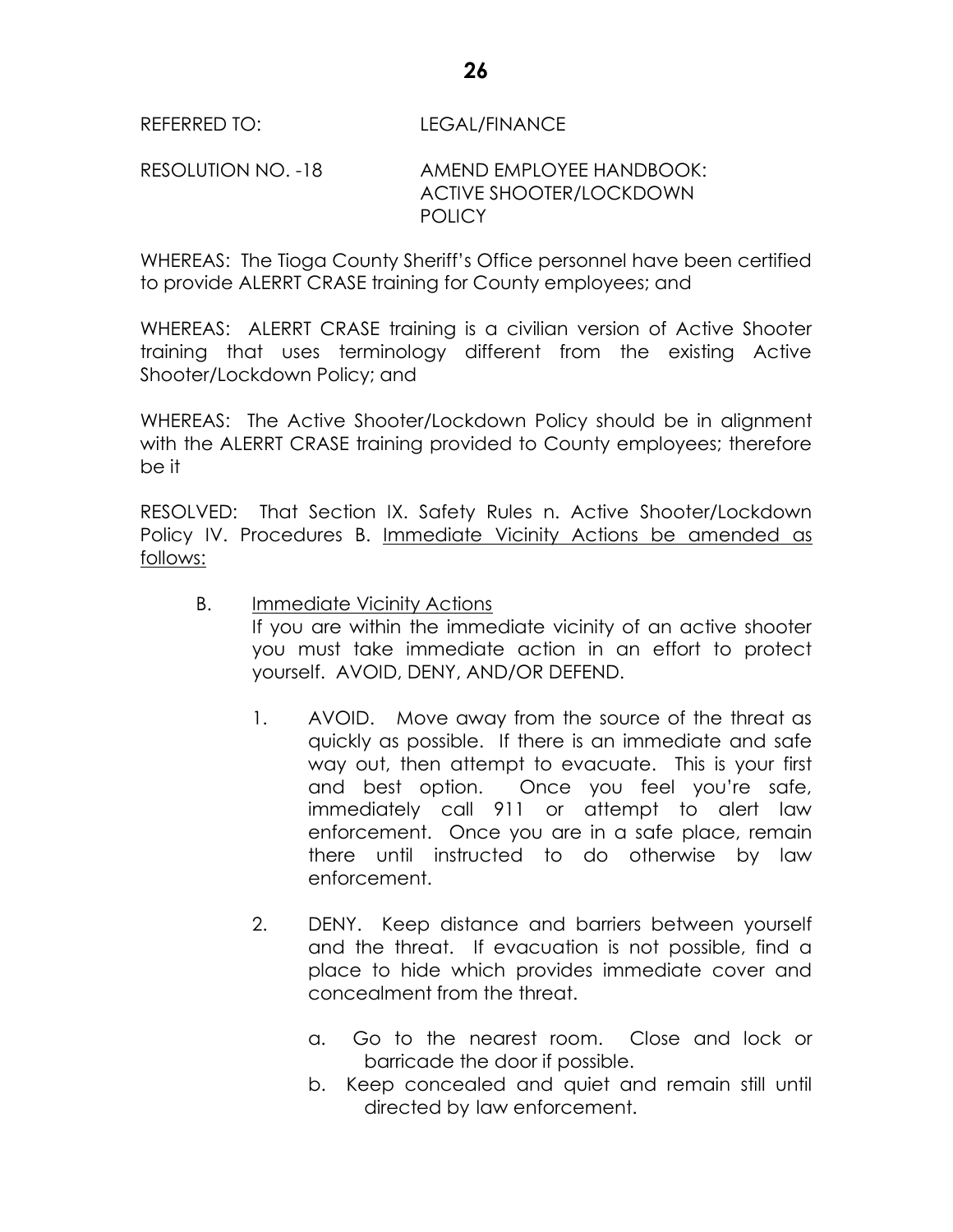- 3. DEFEND. As a last resort and only if you can't Avoid or Deny, be prepared to defend yourself. Physically engage the shooter in an effort to incapacitate them or to facilitate your safe evacuation.
	- a. Commit and act with aggression by any means to incapacitate the shooter.
	- b. When you can do so safely, immediately call 911 or attempt to alert law enforcement.

And be it further

RESOLVED: That the remainder of Section IX. Safety Rules n. Active Shooter/Lockdown Policy is unchanged.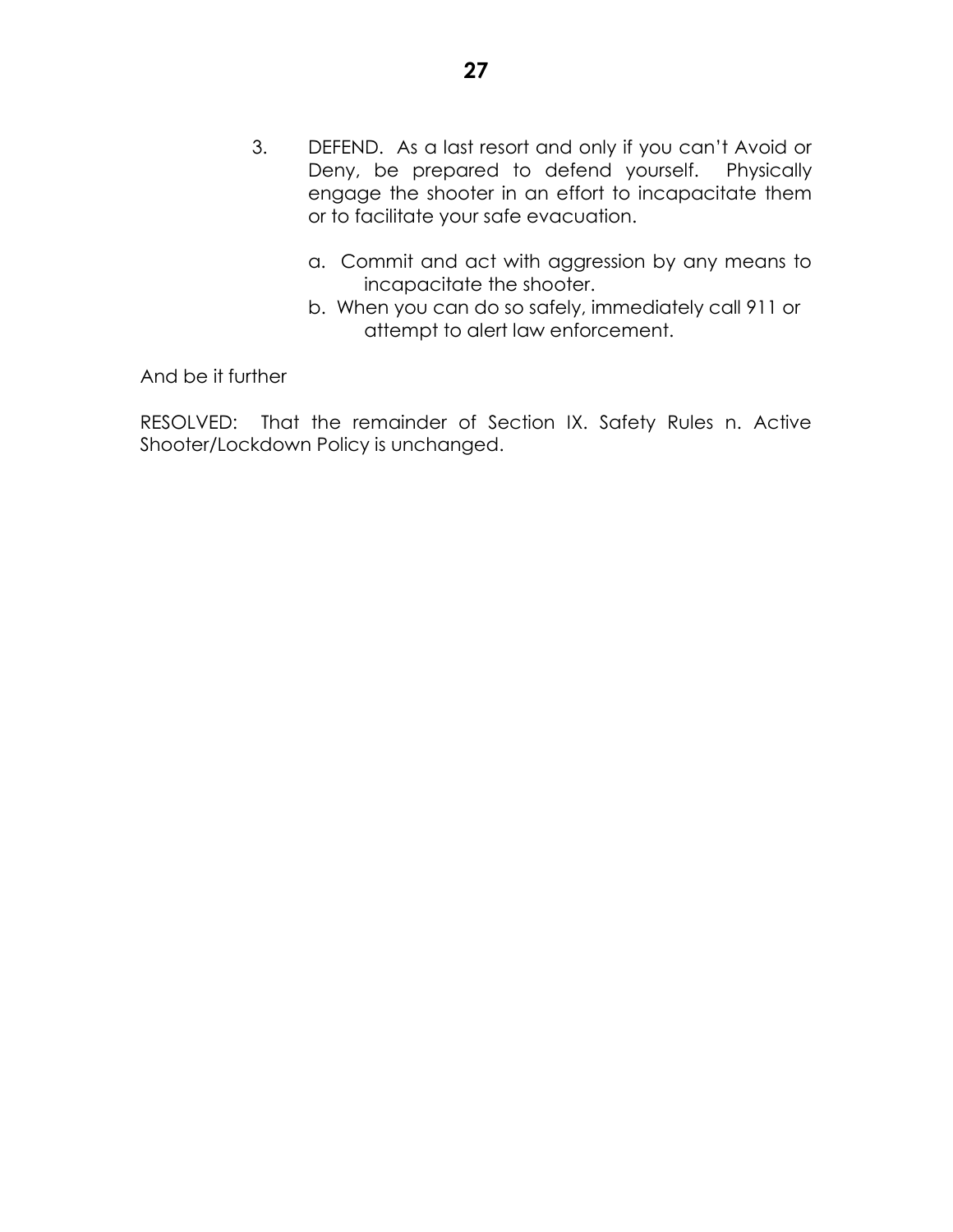# REFERRED TO: HEALTH & HUMAN SERVICES COMMITTEE PERSONNEL COMMITTEE

RESOLUTION NO. -18 CREATE AND FILL CLERK (SEASONAL) POSITION PUBLIC HEALTH

WHEREAS: Due to scheduled leaves of absences over the next few months, the Public Health Department has identified the need to employ a temporary clerical position during the summer; and

WHEREAS: Public Health has funds available in the 2018 budget due to position vacancies to cover the expenditures of such employment; therefore be it

RESOLVED: That the Public Health Director is hereby authorized to create and fill one (1) temporary full-time Clerk (Seasonal) position effective May 16, 2018 through August 31, 2018 at an hourly rate of \$11.40.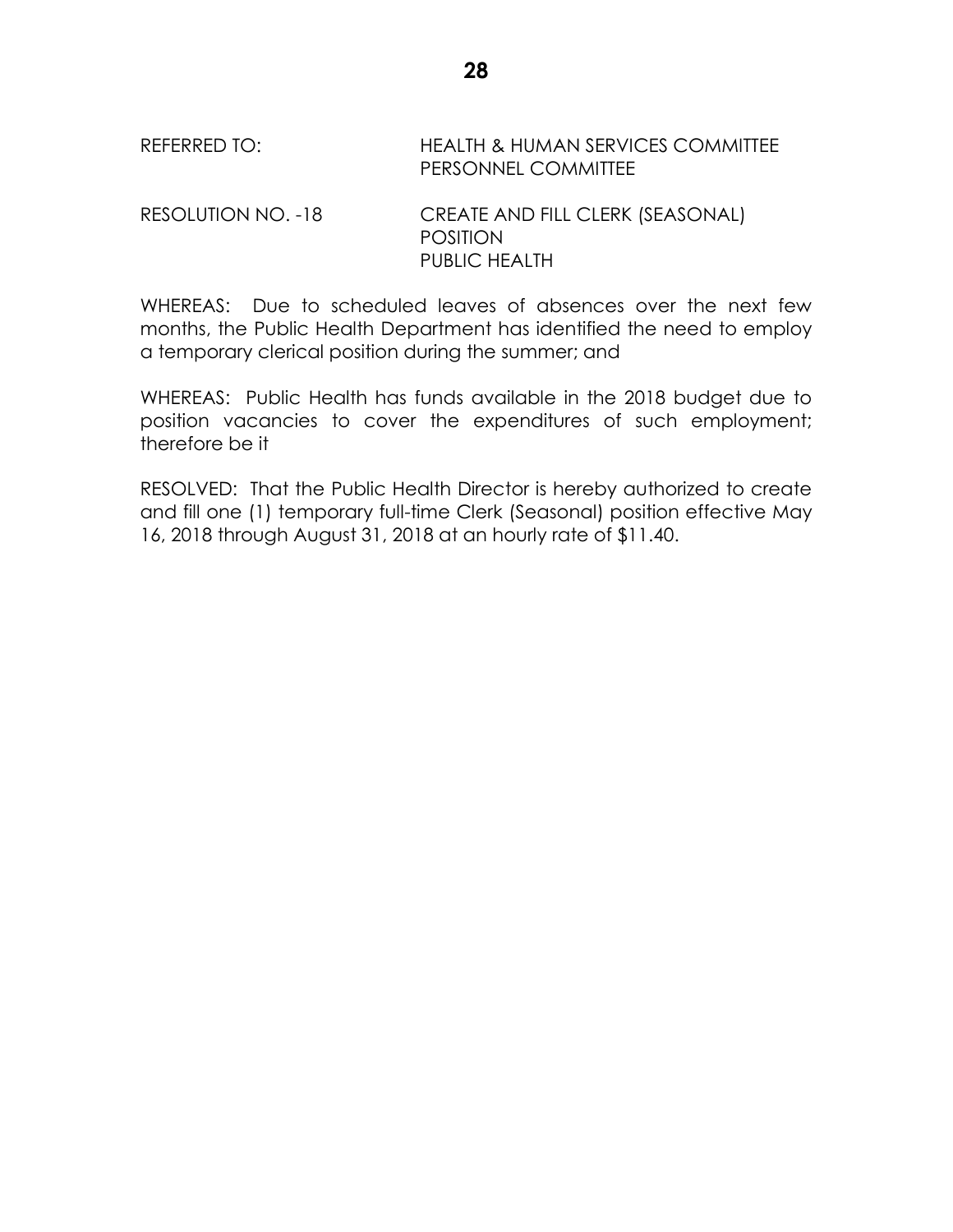# REFERRED TO: HEALTH & HUMAN SERVICES COMMITTEE PERSONNEL COMMITTEE

RESOLUTION NO. -18 APPROVE FUNDING FOR ONE (1) FULL TIME PUBLIC HEALTH NURSE POSITION PUBLIC HEALTH

WHEREAS: Due to retirement, a half-time, benefited Public Health Nurse position (\$38.0070 / hour) will become vacant on 05/26/18; and

WHEREAS: The Public Health Director would like to backfill this vacancy on a full-time basis because the level of nursing services it provides is appropriate for the needs of public health programs; and

WHEREAS: The Department has incurred cost savings earlier in the year with the elimination of (2) part-time Nurse Practitioner positions (\$27.1100 / hour); therefore be it

RESOLVED: That the Public Health Director is authorized to increase the hours and fund the vacant half-time Public Health Nurse vacancy on a full-time basis effective May 29, 2018, at the annual rate of \$52,707 (CSEA salary grade XV); and be it further

RESOLVED: That the Public Health Department's 2018 authorized headcount shall be adjusted to 27 full-time and 6 part-time.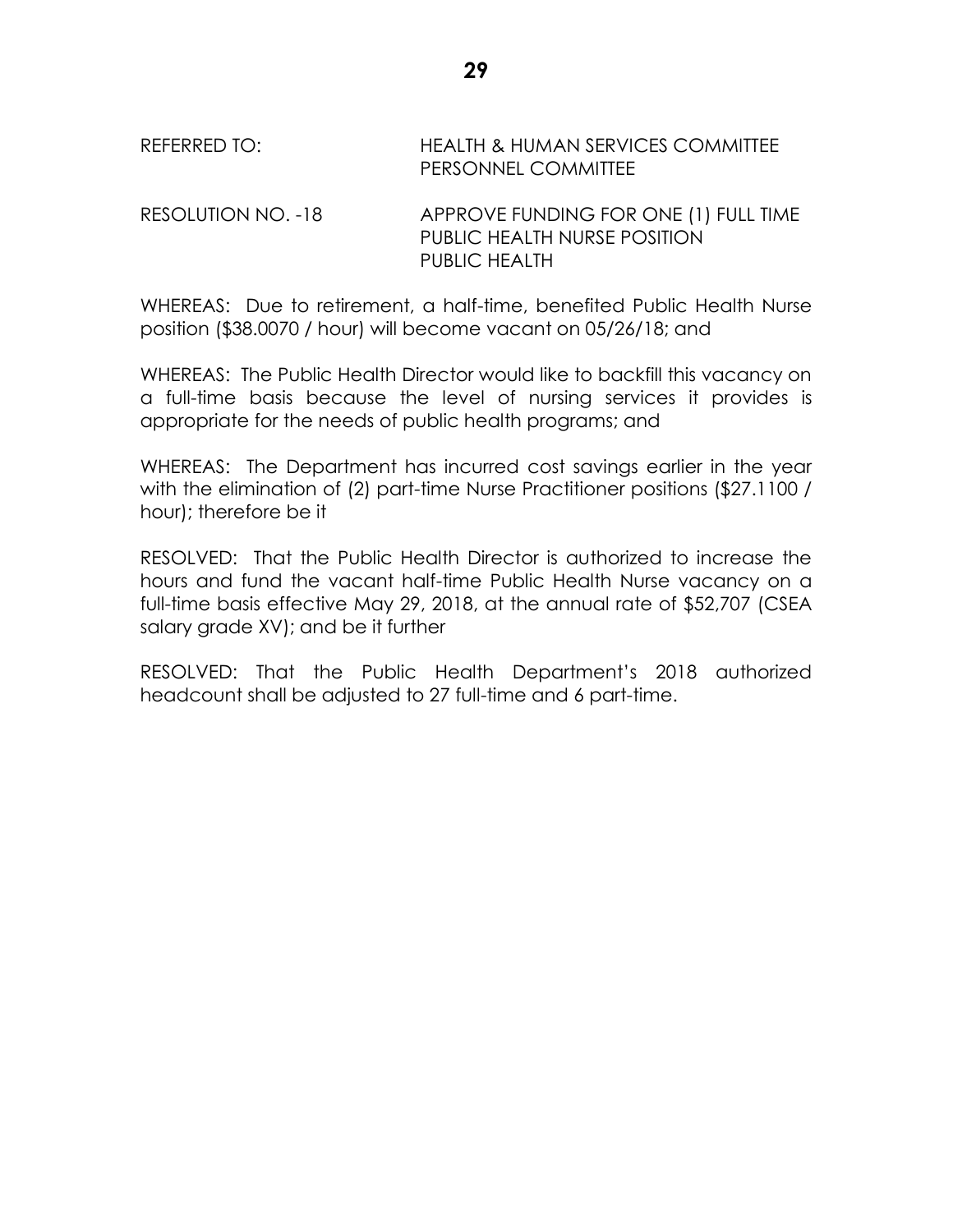| REFERRED TO:       | ED&P LEGISLATIVE COMMITTEE<br>PERSONNEL COMMITTEE               |
|--------------------|-----------------------------------------------------------------|
| RESOLUTION NO. -18 | ABOLISH/CREATE POSITION AND<br>AUTHORIZEAPPOINTMENT OF ECONOMIC |

WHEREAS: Per resolution 317-17, the Tioga County Legislature authorized the hire of an Economic Development Specialist (PT) at an annual base salary amount not to exceed \$19,500; and

DEVELOPMENT SPECIALIST

ECONOMIC DEVELOPMENT & PLANNING

WHEREAS: The Director of Economic Development and Planning has expressed a desire to adjust the position to full time at an annual 2018 base salary amount of \$42,787; and

WHEREAS: the Tioga County Industrial Development Agency has expressed a commitment to partner with the County by providing funding to fill the budgetary gap in the year 2018 in an amount not to exceed \$10,400 and in the year 2019 in an amount not to exceed \$26,700; and

WHEREAS: The Legislature reserves the right to re-evaluate the need for the position at the time of 2020 budget planning; and

WHEREAS: The Director of Economic Development and Planning has identified a qualified candidate after conducting interviews; and

WHEREAS: The candidate would be hired provisionally until it is determined that he has met the civil service exam requirements; therefore be it

RESOLVED: That one vacant part-time position of Economic Development Specialist be abolished and one full-time position of Economic Development Specialist (Non-Union salary range \$42,787-52,787) be created effective May 31, 2018; and be it further

RESOLVED: That the Director of Economic Development and Planning is hereby authorized to appoint Zackary A. Baker as a full time Economic Development Specialist with a start date not prior to June 1, 2018, at an annual non-union salary of \$42,787; and be it further

RESOLVED: That the Economic Development and Planning Department's 2018 authorized full-time headcount shall be adjusted to 7 and its parttime headcount shall be adjusted to 0; and be it further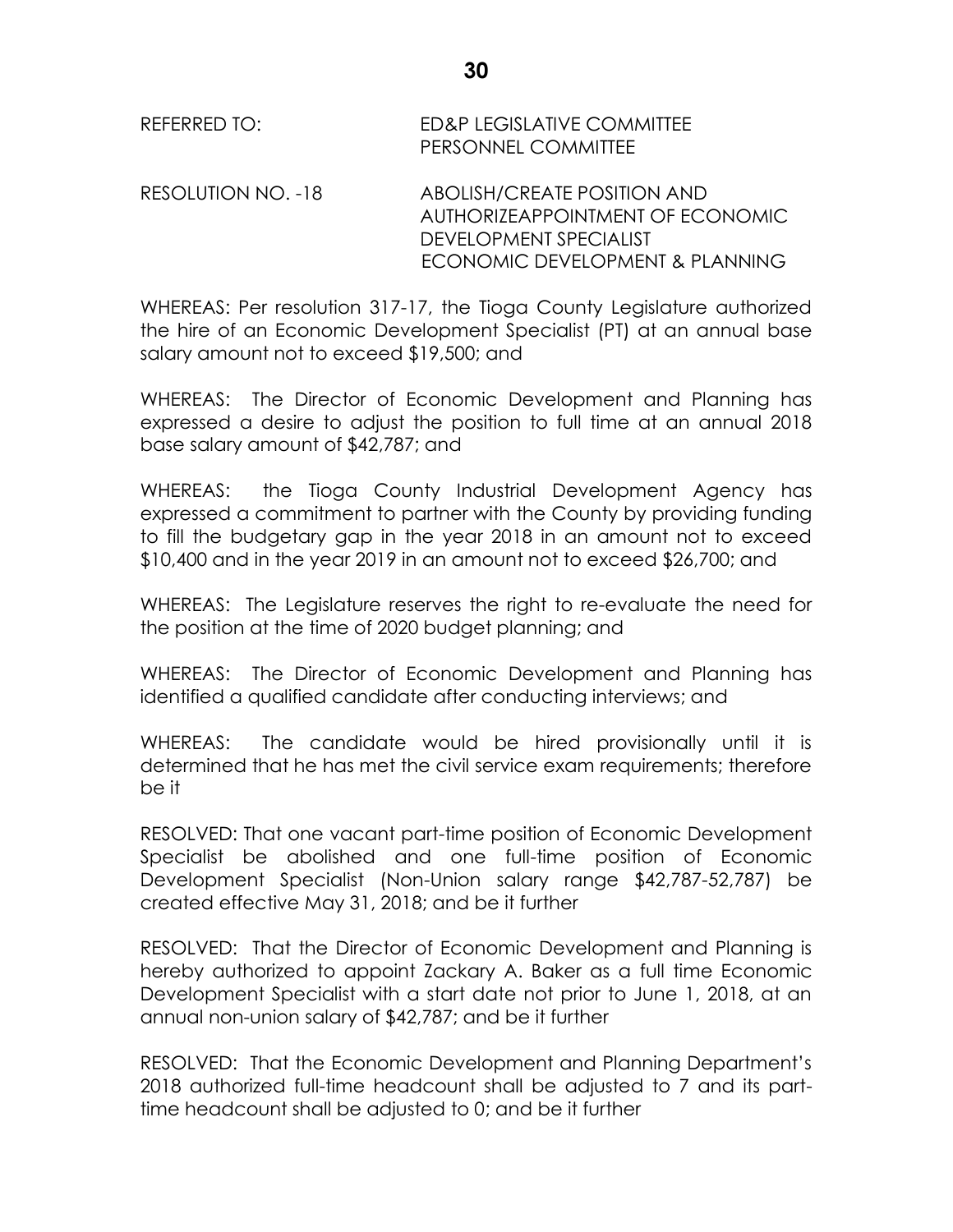RESOLVED: That this appointment is subject to entering into a Memo of Understanding between Tioga County and the Economic Development and Planning Dept. concerning the funding for 2018 and 2019.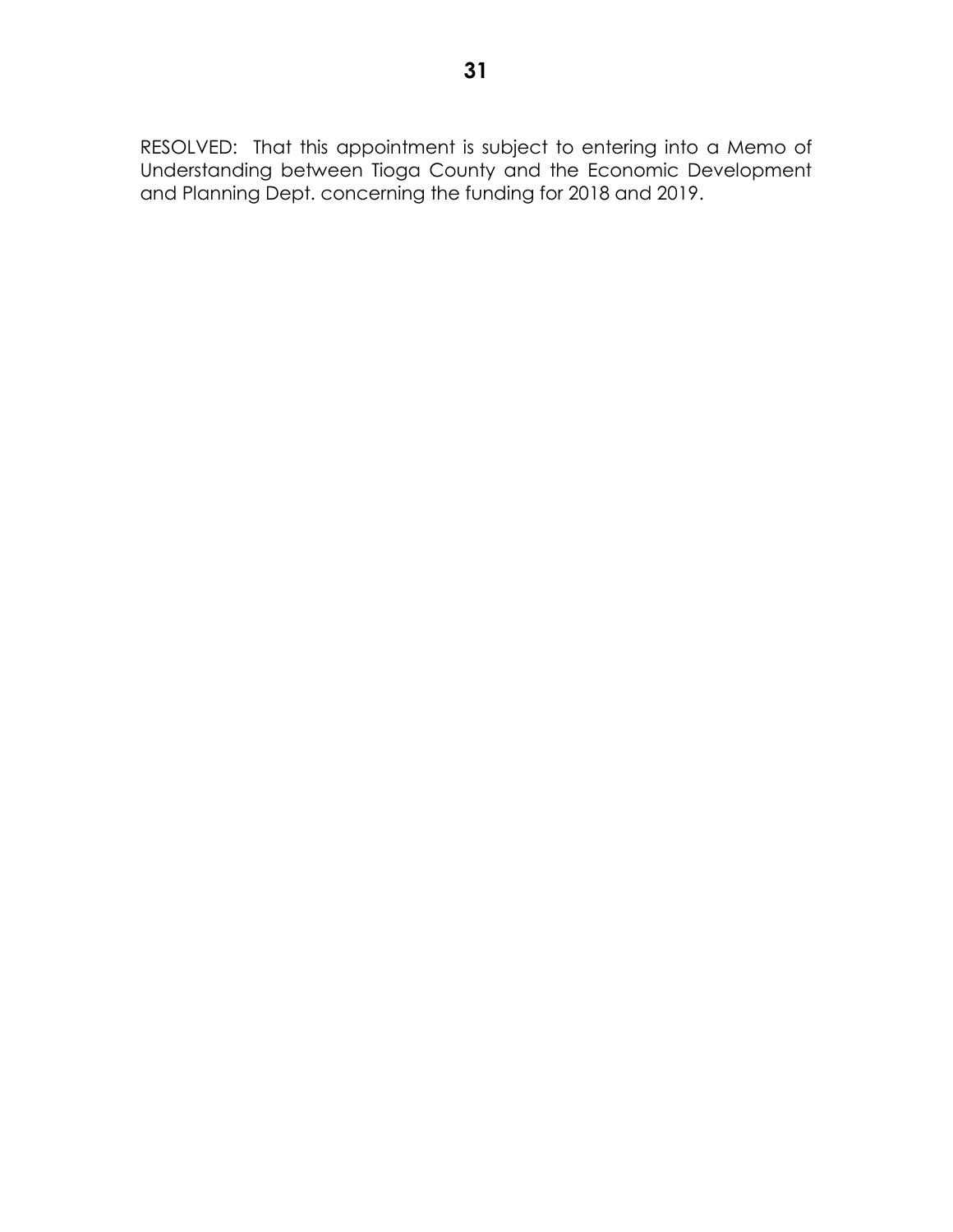REFERRED TO: ADMINISTRATIVE SERVICES COMMITTEE PERSONNEL COMMITTEE RESOLUTION NO. -18 CREATE POSITION AND AUTHORIZE APPOINTMENT OF FULL-TIME MOTOR

> VEHICLE EXAMINER COUNTY CLERK'S OFFICE

WHEREAS: The County Clerk's Office, Department of Motor Vehicles had a full-time Motor Vehicle Examiner position that was abolished in December 2015; and

WHEREAS: The County Clerk has expressed a desire to reinstate the fulltime position at an annual 2018 base salary amount of \$26,724; and

WHEREAS: The reason for this request is based upon notable increase in the volume of customers at the DMV as well the increase in time required to process the new Federal Real ID and Enhanced Driver's License transactions; and

WHEREAS: The Legislature is supportive of said increase in manpower; therefore be it

RESOLVED: That one full-time position of Motor Vehicle Examiner (CSEA Salary Grade IV \$26,724-27,424) be created with authorization to fill no sooner than May 29, 2018; and be it further

RESOLVED: That the County Clerk's 2018 authorized full-time headcount shall be adjusted to 11 and its part-time headcount shall be 2.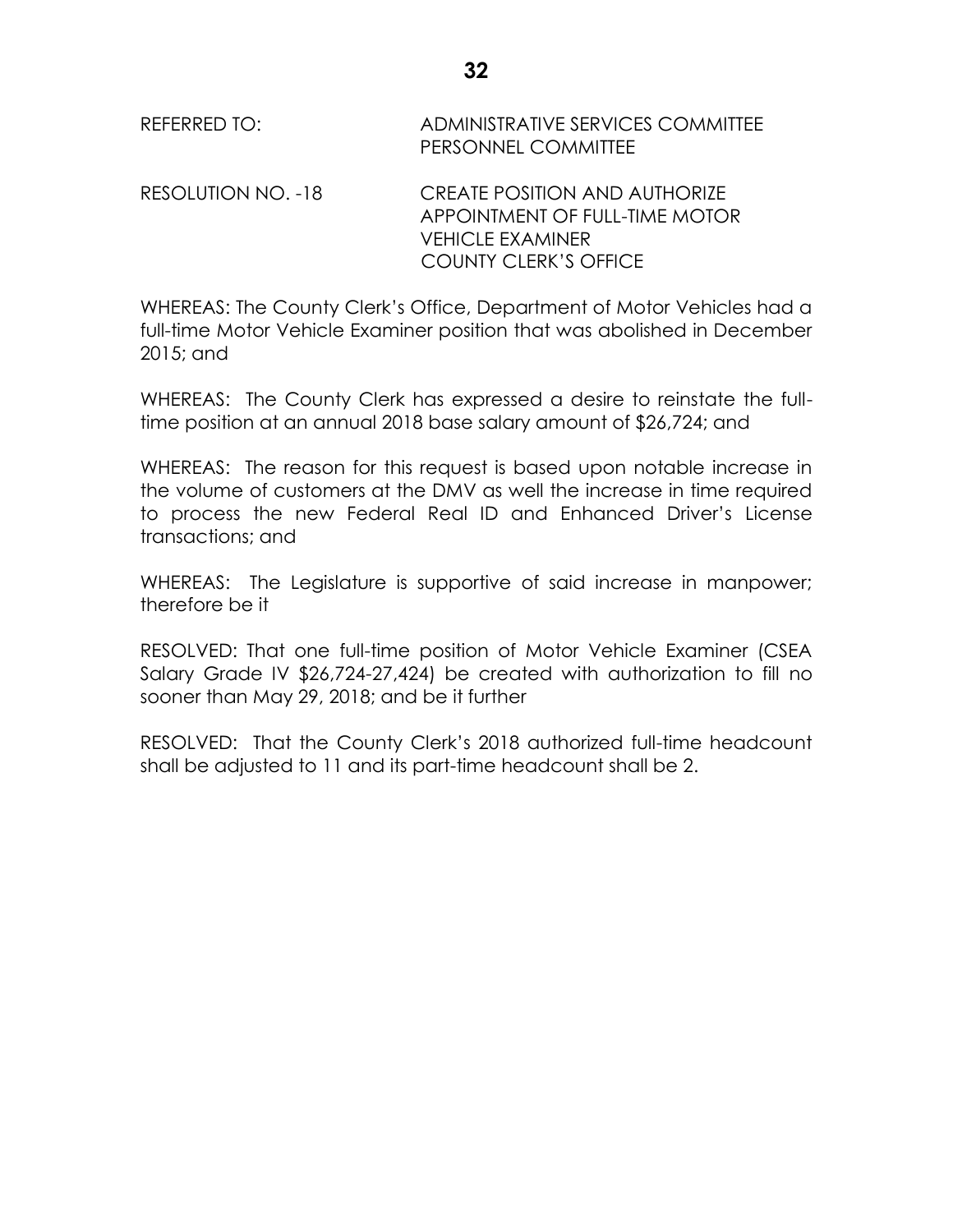RESOLUTION NO. -18 AUTHORIZING SALARY ADJUSTMENT AND LUMP SUM COMPENSATION TO BRITTANY WOODBURN

WHEREAS: Brittany Woodburn's hire date was December 28, 2015 at the base salary range rate of \$39,779.00; and

WHEREAS: The Tioga County Legislature made an adjustment to increase the base salary range to \$41,370.00 effective January 1, 2016; and

WHEREAS: A similar adjustment was not made to the base rate of Brittany Woodburn; and

WHEREAS: The Tioga County Legislature made subsequent adjustments to the base salary range that were not reflected in Ms. Woodburn's salary in 2017 and 2018; therefore be it

RESOLVED: That the Tioga County Legislature agrees to adjust Brittany Woodburn's annual salary to \$44,768.00 effective June 4, 2018; and be it further

RESOLVED: That the Tioga County Legislature agrees to a lump sum compensation to Brittany Woodburn in the amount of \$3,952.00 to account for the lost salary between January 2016 and June 2018.